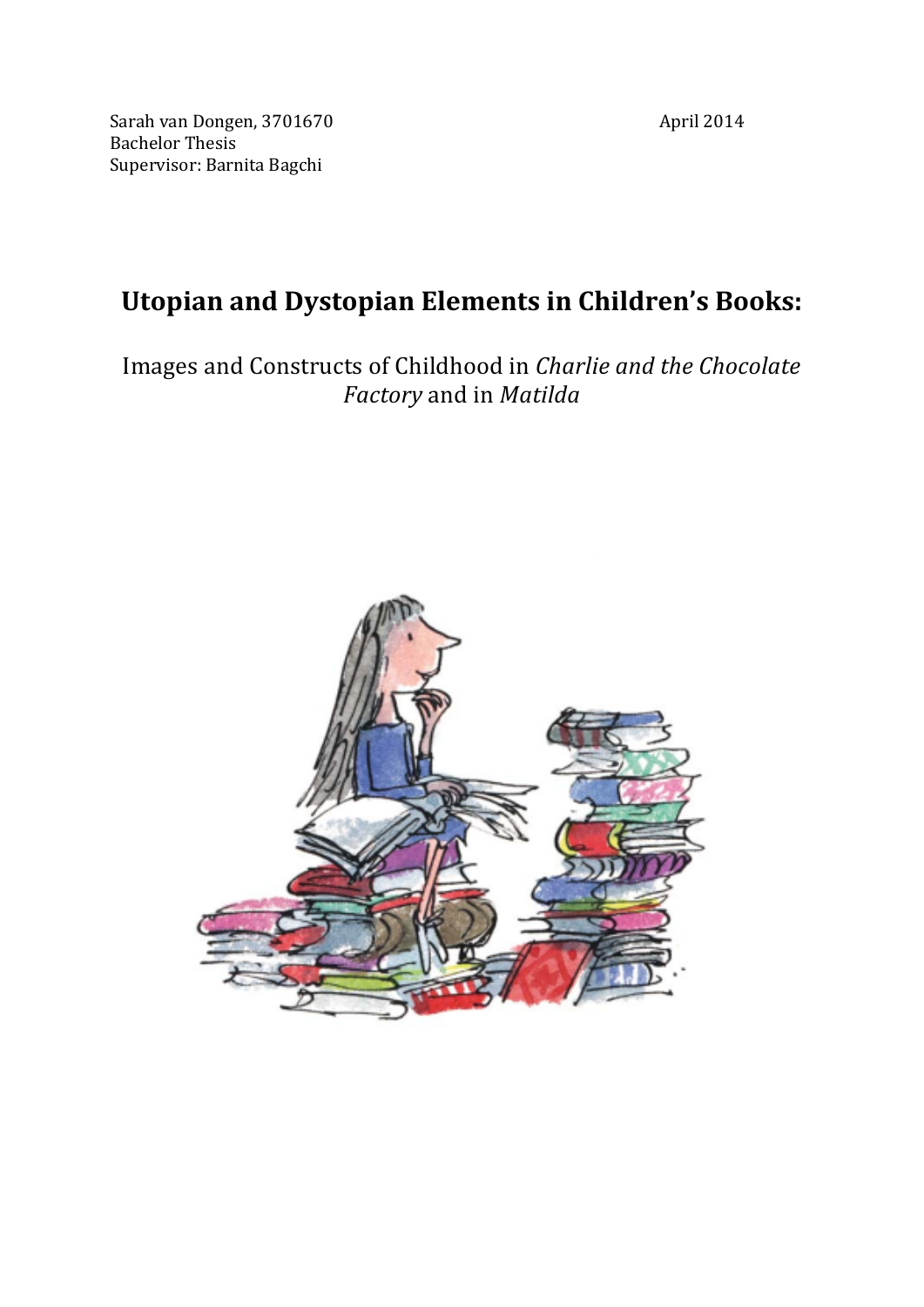## **Abstract(**

Many children's books contain utopian and/or dystopian elements. These elements can function as a means to make the reader aware of established ideas. Adults often believe in simplified constructs of childhood. These constructs are changed or criticized repeatedly in children's literature. This research focuses on the utopian and dystopian elements in *Charlie and the Chocolate Factory* and in *Matilda* written by Roald Dahl and on how these elements contribute to the critique of simplified constructs of childhood.

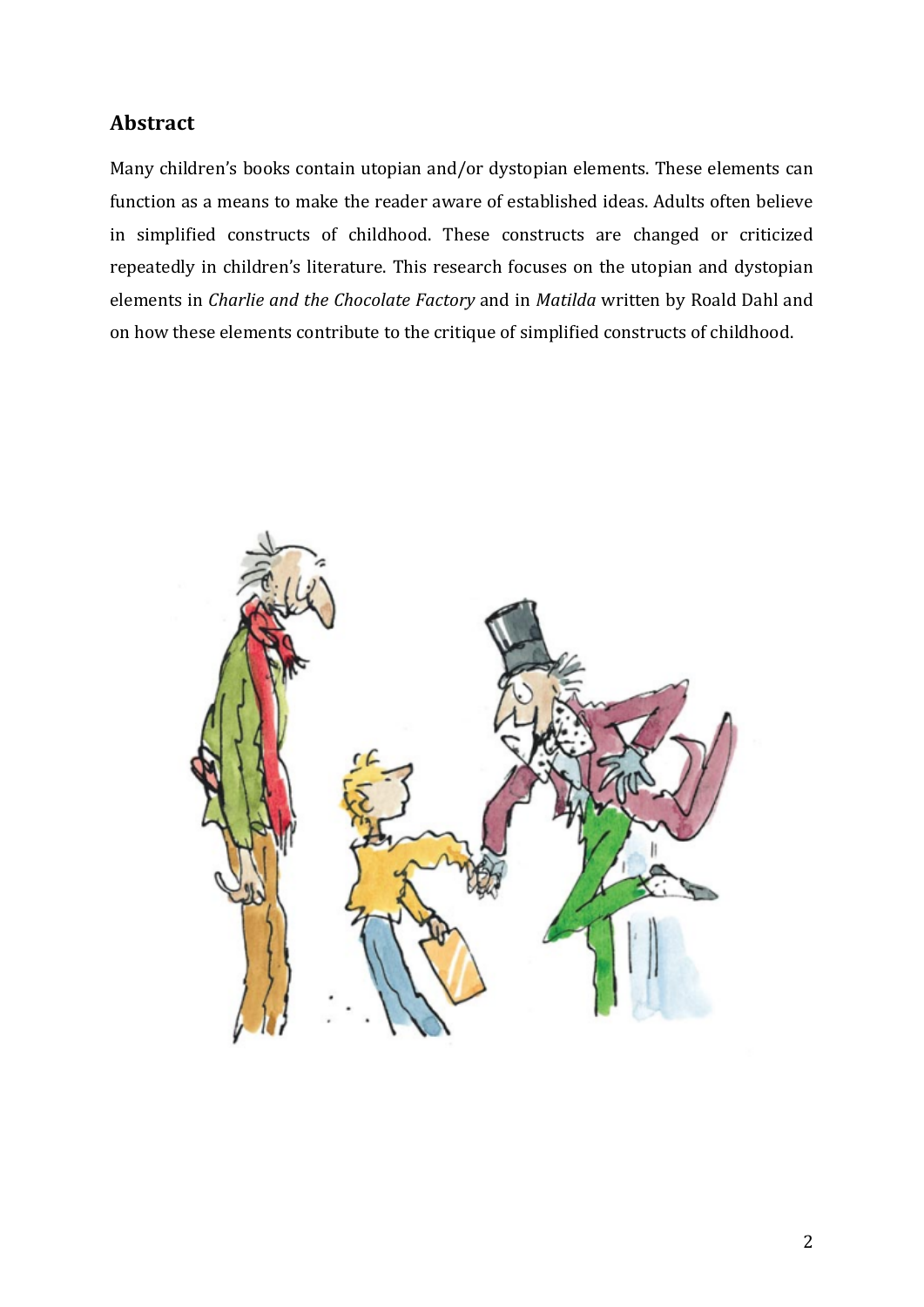# **Index**

| Introduction                                         | 4  |
|------------------------------------------------------|----|
| 1. Theoretical Framework                             | 5  |
| 1.1 Utopia, Dystopia and Their elements              | 5  |
| 1.2 (Utopian) Children's Books                       | 6  |
| 1.3 Constructs of Childhood                          | 7  |
| 2. Choice of Primary Texts                           | 10 |
| 3. Charlie and the Chocolate Factory                 | 11 |
| 3.1 Images and Constructs of Childhood               | 11 |
| 3.2 Utopian Elements                                 | 14 |
| 3.3 Critiquing of Simplified Constructs of Childhood | 16 |
| 4. Matilda                                           | 17 |
| 4.1 Images and Constructs of Childhood               | 17 |
| 4.2 Utopian Elements                                 | 21 |
| 4.3 Critiquing of Simplified Constructs of Childhood | 23 |
| 5. Comparative Analysis                              | 25 |
| 6. Conclusion                                        | 27 |
| 6.1 Further Research                                 | 27 |
| 6.2 Reflection                                       | 27 |
| <b>Bibliography</b>                                  | 29 |
| Appendix                                             | 31 |
| 1. Summary of Charlie and the Chocolate Factory      | 31 |
| 2. Summary of Matilda                                | 31 |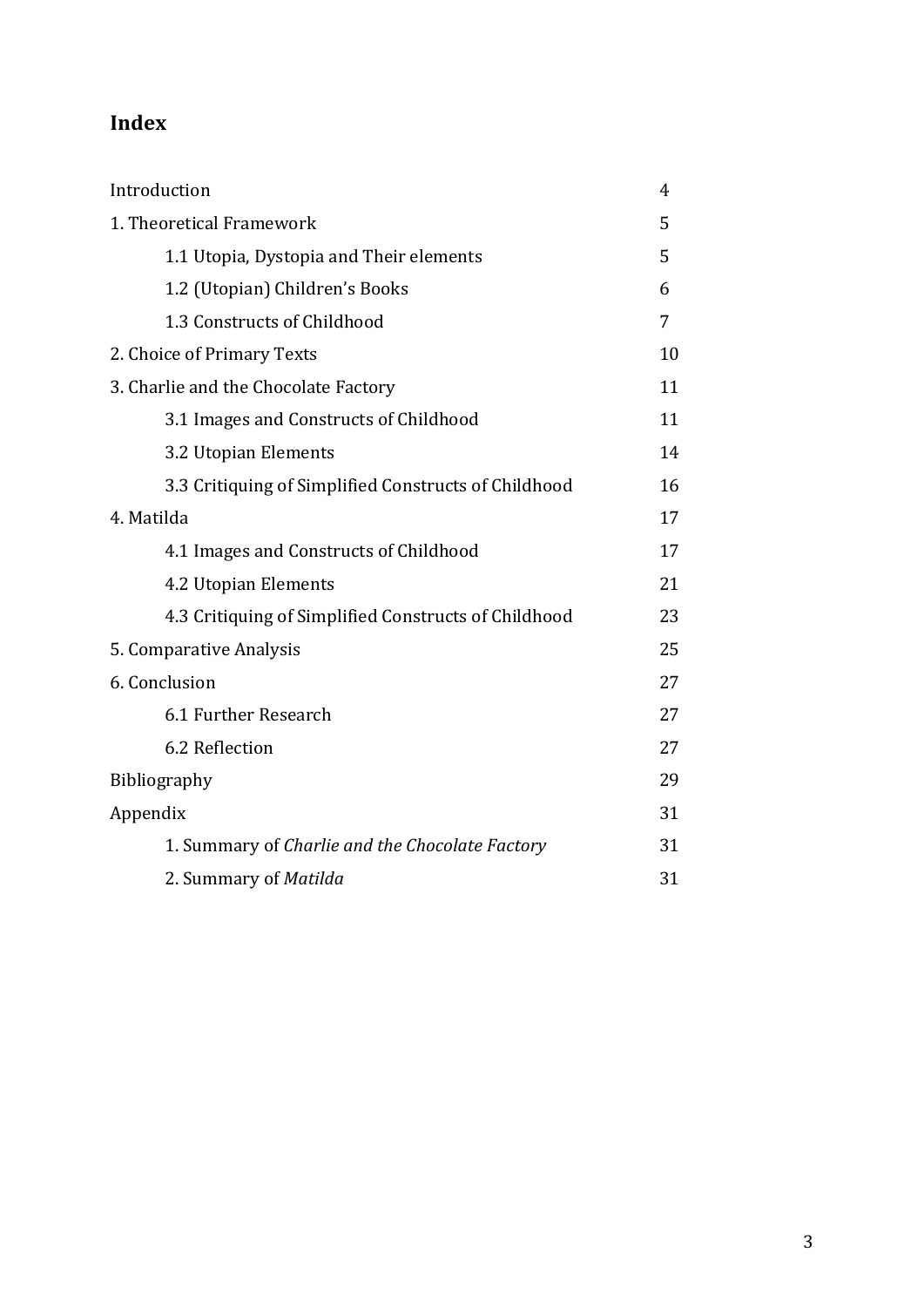## **Introduction**

Elements of utopia and dystopia are present in many works of fiction. Carrie Hintz and Elaine%Ostry%write%in%the%introduction%to%*Utopian(and(Dystopian(Writing(for(Children(and( Young Adults* that children's books often portray a paradisiacal place that can be understood as a kind of utopia (1). A utopia is a better world than the main protagonist lives in. For children this better world can be a place where they are not marginal figures of an adult world. According to Colin Heywood, Senior Lecturer in Social History at the University of Nottingham, in the Western world children were marginalised for thousands of years (2). This marginalisation is the reason why children are perceived according to simplified constructs. In time different constructs of childhood prevail, for example the pre-Romantic construct in which children are seen as imperfect adults, and the Romantic construct in which children are ideal pure creatures. In children's literature these and other constructed images of childhood are present. Sometimes there is rebellion against them, which can take the form of a reversal of the marginal position of children. This reversal can be interpreted as an element of utopia, for in many utopias accepted ideas are criticized and shown to be wrong by reversing them.

The children's books of Roald Dahl often show this reversal. Dieter Petzold, teacher in English Literature at the University of Erlangen-Nürnberg in Germany, states that Dahl sides with his child protagonists against the negatively portrayed adult characters (185). Dahl's books also deal with unjust aspects of reality. This happens in *Matilda*. Matilda is more intelligent than many adults. She is righteous and braver than her teacher. In *Charlie and the Chocolate Factory* on the other hand the children are extremely nasty. Both books deal with simplified constructs of childhood. Roald Dahl uses stereotypes to criticize stereotyping children in real life.

The utopian and dystopian elements in *Charlie and the Chocolate* and in *Matilda* will be analysed. The focus of the research lies with the different preconceptions adults have of children and how these simplified constructs are revealed and critiqued in the two books. The research question is: how do utopian and dystopian elements contribute to the critique of simplified constructs of childhood in Roald Dahl's *Charlie and the Chocolate Factory* and *Matilda*? For those unfamiliar with these texts a summary is enclosed in the appendix.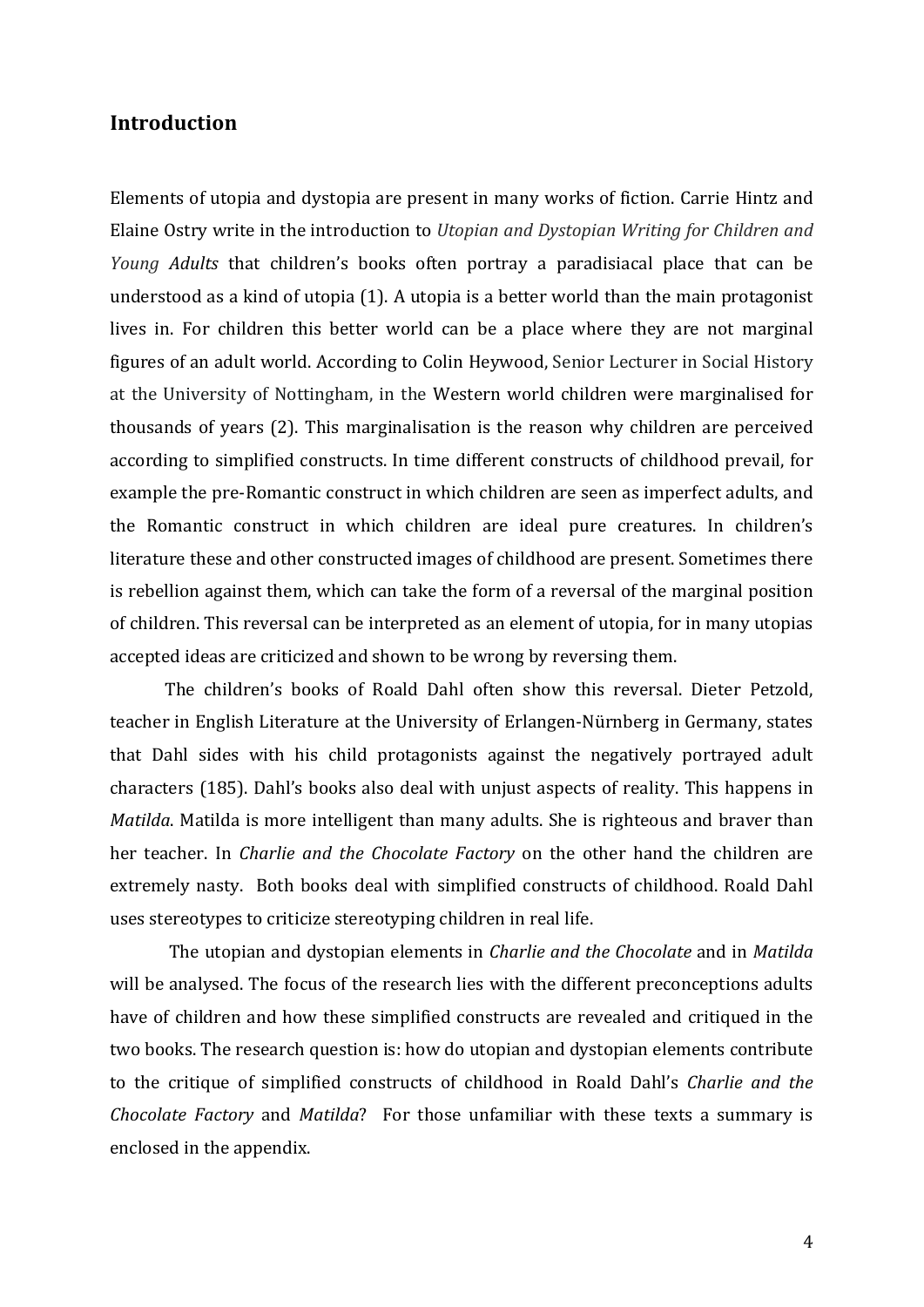## **1. Theoretical Framework**

#### 1.1 Utopia, Dystopia and Their Elements

Utopia is an imaginary secluded place better than the real world with its own rules and traditions. When the secluded place is significantly worse than the real society it is called a dystopia.

Utopia is a word and concept with multiple definitions. Through the ages the concept has changed and in different fields of study utopia has a different connotation. According to Fátima Vieira, Associate Professor at Faculdade de Letras da Universidade do Porto, utopia has two different meanings: namely it "alludes to imaginary" paradisiacal places" and it is "a particular kind of narrative" (4), known as utopian literature. In utopian literature the imaginary paradisiacal place is portrayed. In this thesis both notions will be used. A utopia originates from "the desire for a better life, caused by a feeling of discontentment towards the society one lives in" (Vieira 6).

The narrative structure of utopian literature often derives from travel literature, in which people go on voyages and discover new worlds where societies are arranged differently. Utopian literature generally takes the form of the main protagonist living in a real place, going on a voyage, finding utopia, receiving a tour trough utopia, and returning to the real place. The relation between utopia and reality is crucial (Vieira 8). The passage from the real world to the fictional utopia has to be gradual (Vieira 8). This gives the voyage a special function. During the crossing the protagonist and the reader are being prepared for what is coming. Slowly they enter the utopian world. Utopia reflects on the present and makes the reader reconsider his or her own society. Dystopias have the same function; both are didactic and moralistic by nature (Vieira 17). The distance between reality and fiction should not be to great, for the reader to be able to see the relation between the secluded place and reality (Vieira 8).

Place and home in general receive a special meaning in utopian literature. The boundaries of places are explored. The present society and 'home' of the protagonist is contrasted with other places, utopian or dystopian. In many political utopias the reader is addressed and inspired to commit real changes in his or her own society. In this sense the values of utopia reach beyond its textual boundaries into the reader's world. The utopia is a wish of the writer or one of the characters. This can make a utopia from earlier periods, for example the  $16<sup>th</sup>$  century, feel dystopian to modern readers. Likewise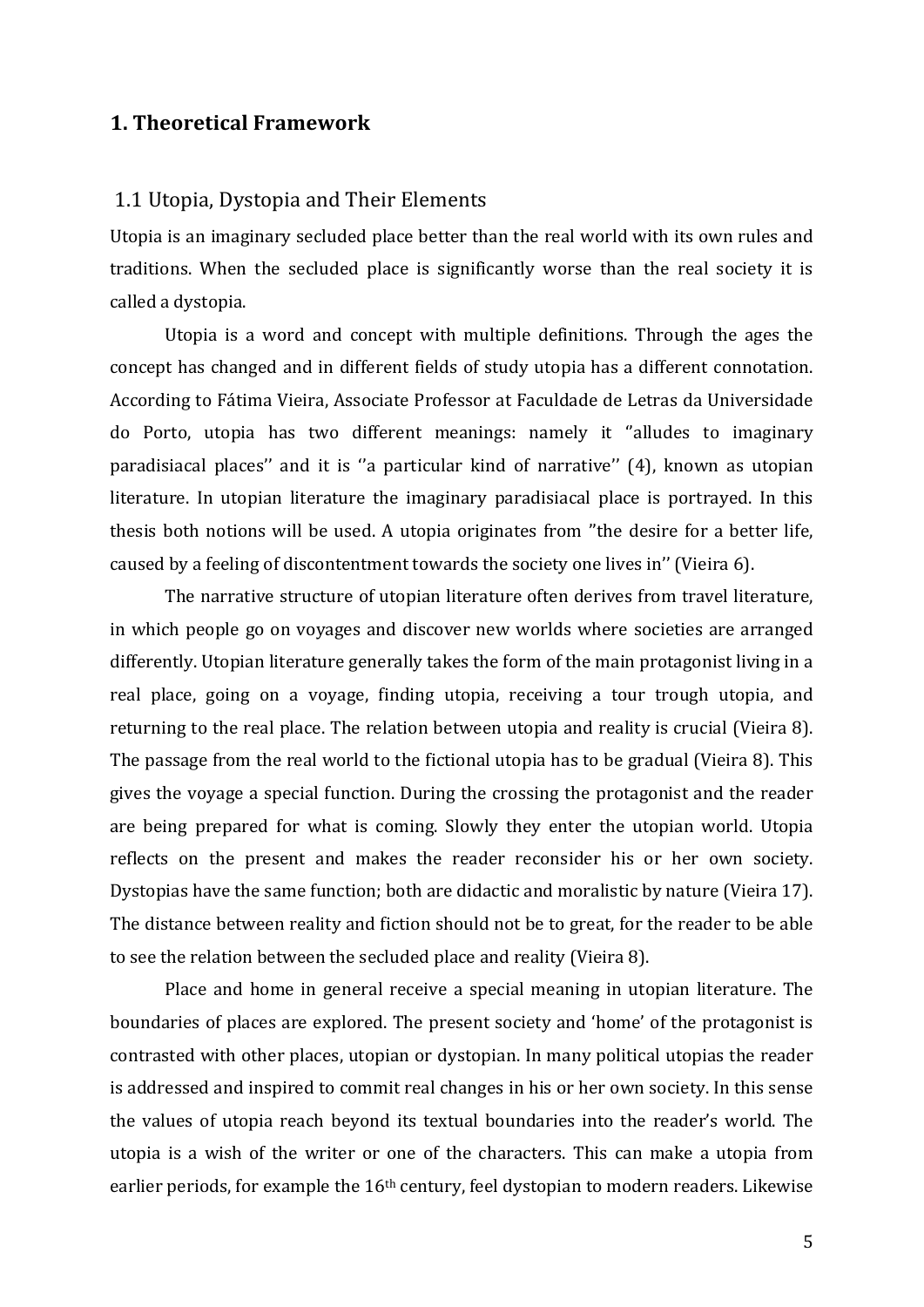a modern utopia would probably feel dystopian to readers from the  $16<sup>th</sup>$  century. Children's utopias would probably feel dystopian for grown-ups. Utopia can be seen as a myth and, according to Northrop Frye, who was a professor of English at Victoria College at the University of Toronto, this myth begins "in an analysis of the present" (323). A utopia or dystopia criticises society by changing or reversing established ideas, rituals, and/or norms and this makes the reader aware of them.

The contrast between reality and utopia or dystopia is one of the utopian elements that will be used in this research. When you look at utopian literature more elements can be recognized, to be specific: the narrative structure, including the journey towards utopia and the tour through utopia, the secluded place itself and the exposure or critiquing of accepted ideas by reversing them.

Utopian and dystopian literature is not only for the politically active and highly educated person. Thinking about one's society and dreaming of a better one is a thing all people do. Clare Bradford, Professor in the Faculty of Arts and Education on the Melbourne campus of Deakin University, Australia, calls this a defining feature of humanity (2). Elements of utopian and dystopian thought and/or literature are found in many works of literature including children's books.

#### 1.2 (Utopian) Children's Books

According to Hintz and Ostry many children's books present an invented secondary world with its own rules and conventions (1). With the use of elements of utopia these non-existent societies are sometimes presented as significantly better or worse than the readers own.

Utopian literature for children often shows a 'confrontation between the child and the adult world' (Hintz 1), the nature of justice is researched, and the tension between individual freedom and the needs of society is explored (Hintz 9). One major difference between utopias for adults and utopias for children is the nature of the utopia. "While many adult utopias are ideal cities, many utopias for children incorporate the myth of a childhood golden age into a pastoral utopia'' (Hintz 93).

In many children's books wishes and fears of children are made real: the child is no longer a marginal figure in an adult world. The roles children and adults play in real life are often reversed in children's books. In many utopian books for children and young adults children outsmart adults and save the day. The author can cast a critical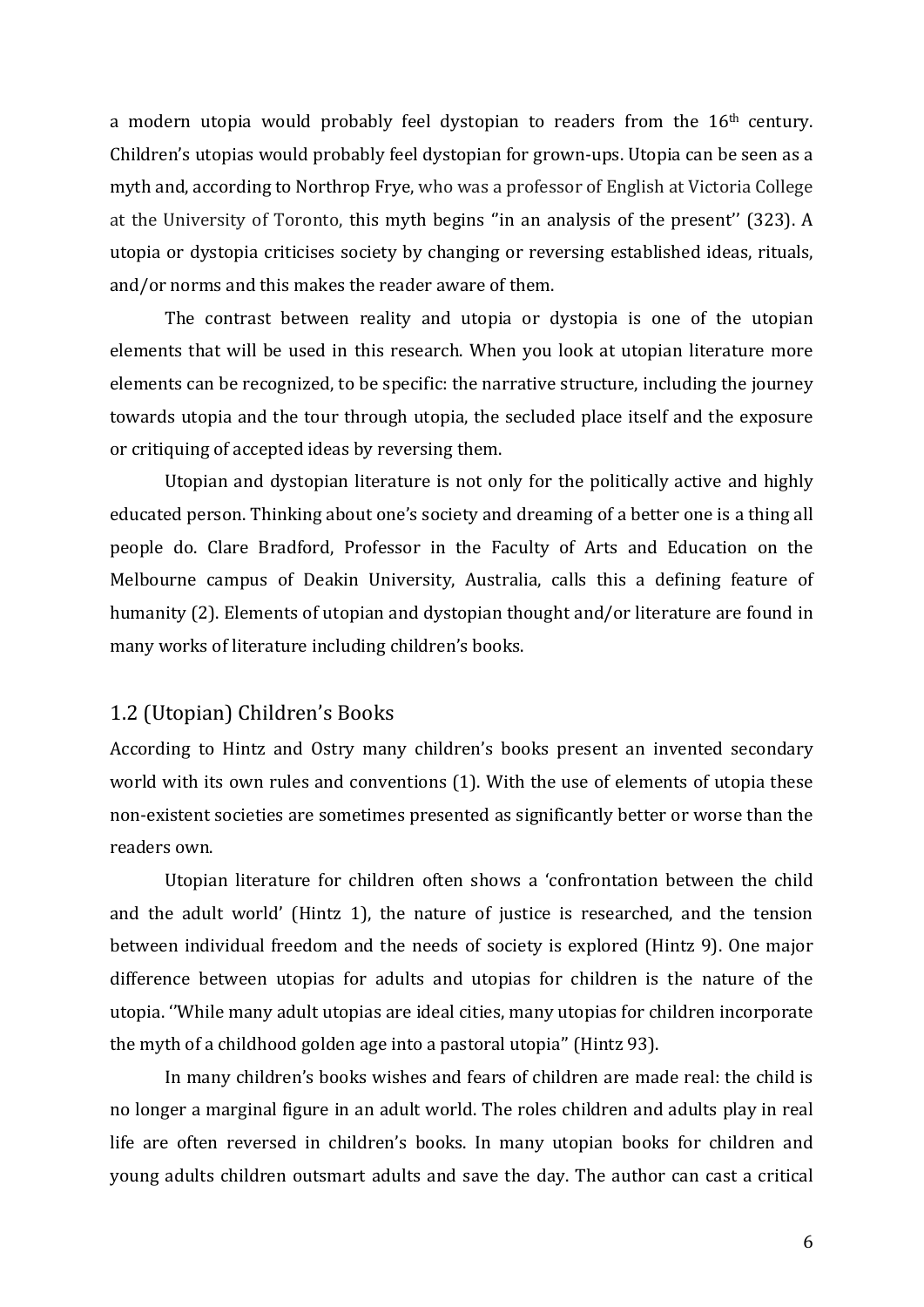eye on society, its citizens, values, beliefs, and rituals (Vieira 10) through the child protagonist because children perceive the world in a different way (Hintz 8). The authors of children's books are, however, adults. This, among other things, makes it a complicated and fascinating genre. Adults construct the children in children's books. Children's books are therefore often not free of simplified constructs of children. On top of that, story worlds are always made simpler than the real world. Children's books are made more simple, in order to make them easier to understand. It is also in children's books that simplified constructs of childhood are (implicitly) criticized.

## 1.3 Constructs of Childhood

Children and childhood are perceived differently through time and space. Before the  $18<sup>th</sup>$  century, in pre-Romantic times, children were seen as incompetent little adults and childhood was merely a preparation for adulthood (Heywood 2). Children were a part of the adult world: child labour, for example, was conventional (and in some cultures it still is). This view changed radically in the Romantic period. Children were idealized; they were creatures "blessed by God [and] childhood ... [was] a source of inspiration that would last a lifetime" (Heywood 3). The Romantic child is pure and innocent and must also be protected and cared for. According to the Romantic concept of childhood children are not yet corrupted by the adult world and can make adults understand what is significant and what is not. The Romantic Child in itself can be seen as a utopian construct (Hintz 6) made by adults. Adults often idealize their own childhood and look back with melancholy, wishing to return to that safe place full of adventures, where imagination could take you anywhere. In reality children do not always experience childhood as joyful and carefree. This idea of childhood is a cultural invention of the Western world.

The Romantics' notion that children are different from adults became a starting point for researching children and childhood. But until 1960 children were still seen as "incomplete organisms and childhood merely a preparation for adult life" (Heywood 3). Researchers looked at how "the immature, irrational, incompetent, asocial and acultural child changed into a mature, rational, competent, social and autonomous adult" (Heywood 3). Children and childhood are constructed concepts (Heywood 4). Adults prejudge children based on simplified, generalised images. In reality children are more complex and less nice (Hintz 6) than the Romantic concept of children makes one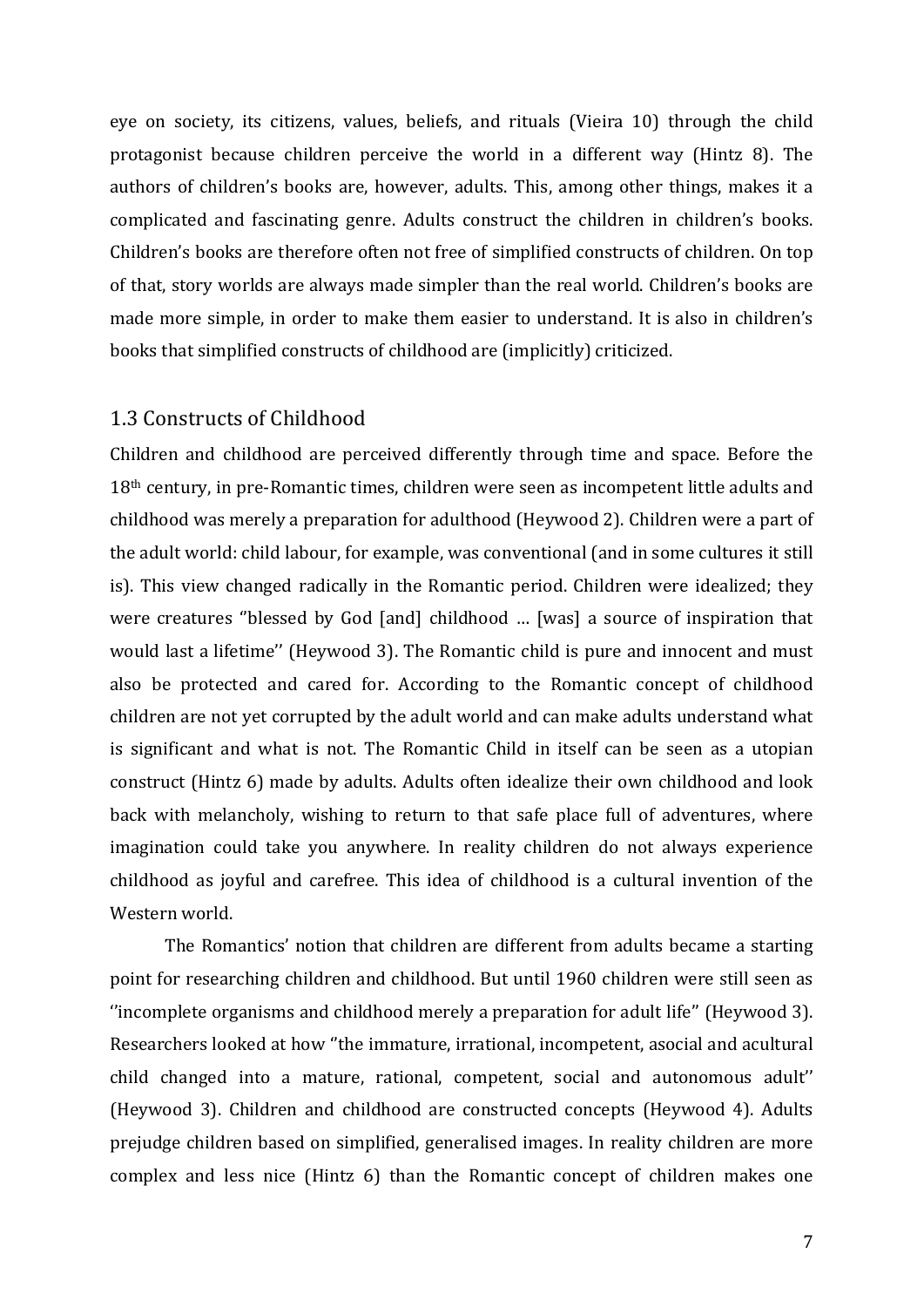believe. The Romantic image of the mythical child "empowers and limits children" (Hintz 6). In Children's books these simplified constructs are (implicitly) criticized by, for example, creating a child hero capable of saving the world. This, however, is again a construct, which can be called the post-Romantic construct of childhood.

In 1998 sociologist Allen Prout<sup>1</sup> came up with "a new paradigm of the sociology" of children" based on six features. Three of them seem very striking, namely, first, childhood should be understood as a social construction. Children and childhood are given different meanings in different cultures. Second, childhood is only one of the variables when looking at children. Class, gender and ethnicity make every child and every childhood different. And third, "children must be seen as active, determining their own lives and the lives of those around them". Children cannot be reduced to "passive" receptacles of adult teaching" (Heywood 4). These proposed features, however, mostly reach only scientists and researchers. In everyday life children are often still stereotyped and marginalised (Heywood 4).

The pre-Romantic and Romantic constructs are examples of simplified views of children. Probably many more of such constructs exist but a lot of them can be subdivided in pre-Romantic, Romantic and post-Romantic. The different constructs of childhood seem to develop one out of the other: they are not just the reversal of a former construct. The pre-Romantic child is not much different from adults but needs to learn, the Romantic construct reveals a pure creature, different from adults but helpless, and the Post-Romantic child, created in contemporary books, is often still pure but no longer helpless: he or she can defend itself and change the (story) world. The Pre-Romantic and Romantic concepts of childhood live in the real world. The post-Romantic child emanates from these concepts and is an answer to them. This construct is present in literature and other media but not in the real world.

Roald Dahl (1916-1990) wrote his children's books between 1943 and 1990. Many of these books are about the triumph of an underdog. This initially powerless protagonist is always a child. The world and the grown-ups are looked at from a child's perspective and adults are often described as ugly, huge and malevolent. Dahl seems to stress the notion that there is more to children than preconceptions make one believe. The marginal position of children is challenged and implicitly critiqued. The adults are the characters with power, which they will use against the powerless children. The

%%%%%%%%%%%%%%%%%%%%%%%%%%%%%%%%%%%%%%%%%%%%%%%%%%%%%%%

<sup>&</sup>lt;sup>1</sup> together with Allison James and Chris Jenks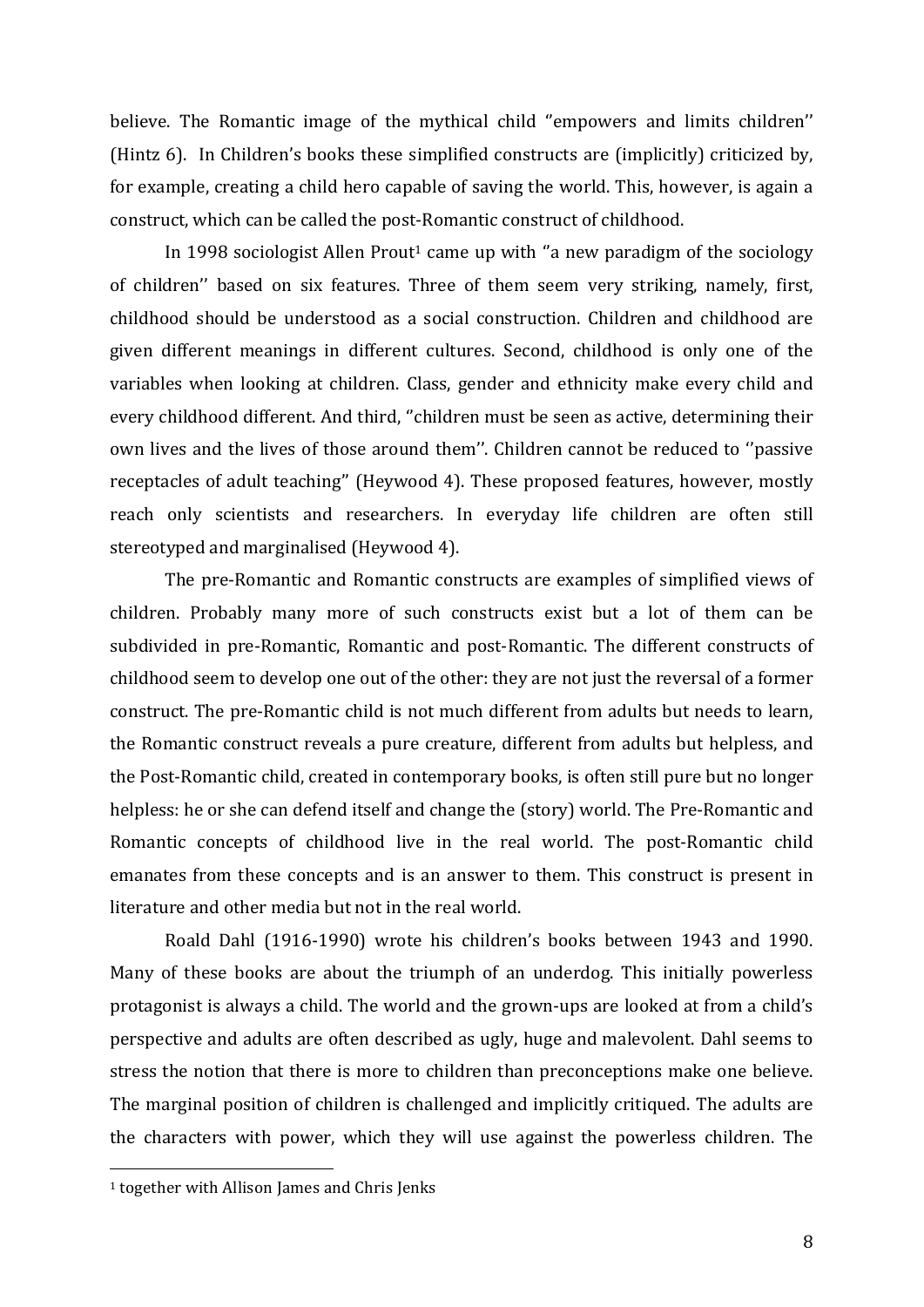children triumph in the end, with the help of intelligence, some kind of superpower, and righteousness on their side. Dahl implicitly criticizes simplified constructs of childhood by exaggerating his characters until they are caricatured and flat.

To summarize: utopian elements in literary texts can contribute to address real life issues. Children are seen differently in different times and places. In children's literature the marginal role children play and the preconceptions adults have of children are often denounced, for example by reversing the roles children and adults fulfil in real life, enlarging the simplifications till they seem ridiculous, and contrasting different images. This thesis will argue that both *Matilda* and *Charlie the Chocolate Factory* critique simplified constructs of childhood and that the utopian and dystopian elements in these books contribute to exposing them for what they are.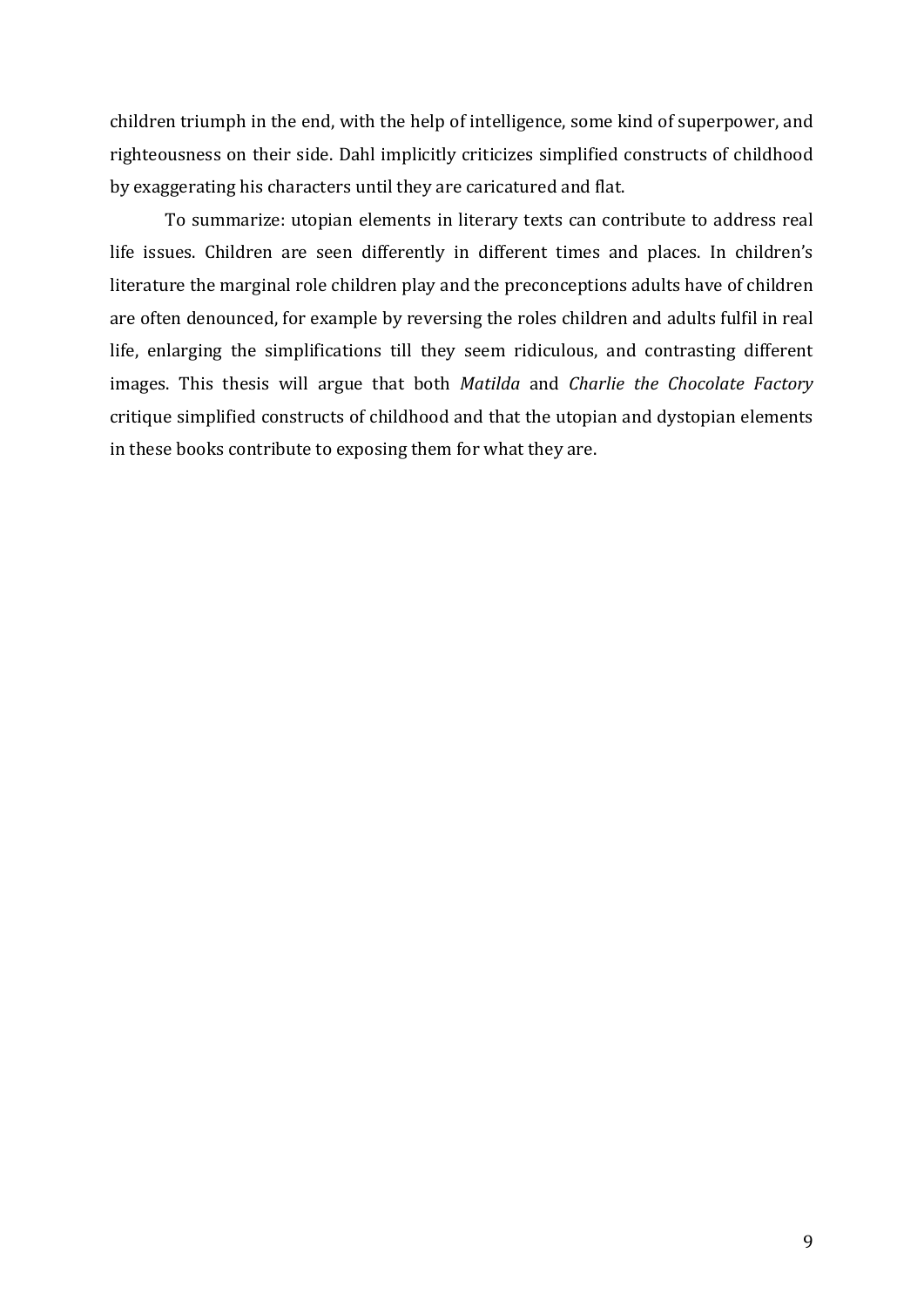## **2. Choice of Primary Texts**

%%%%%%%%%%%%%%%%%%%%%%%%%%%%%%%%%%%%%%%%%%%%%%%%%%%%%%%

*Charlie and the Chocolate Factory<sup>2</sup>* and *Matilda* will be used in this research for different reasons. First of all, they are very different stories. The structure of many of Dahl's children's books, malevolent adults oppressing the child protagonist, but the child eventually triumphing over the adult, is present in *Matilda*. A tiny 5-year-old overpowers the grotesque Headmistress Trunchbull. According to Petzold, "in most of Dahl's children's books ... the satire is primarily directed against adults" (190). In *Charlie* the children are the main focus of the satire. They are divided in two groups. Most child-characters are extremely nasty and Charlie is the only child who is kind. The characters do not go through a major development. In *Matilda* the adult characters have certain visions of children, but the children in the story don't act according to these images. The main character develops from a little victim into the hero.

Another reason to use these books is the criticism they evoked. Although Dahl's children's books are very popular many adults decried the extreme "siding with children" against adults" (Petzold 185). This "radical siding with children ... seems to undermine authority and to pander to the children's natural rebelliousness while missing the opportunity to teach them something about the complexities of real life" (Petzold 190-91).

*Charlie* is criticised because, according to parents, librarians and teachers, the story lacks sophistication and portrays life too simply. Anne Merrick says in her article on *Charlie and the Chocolate Factory* that the events in the story follow a linear pattern and that every bad character can be recognized by his unpleasant physique (25).

*Matilda* received criticism because "it involves a devastatingly negative picture of parents" (Petzold 185). Adults fear the book will bring out the worst in children. Children, on the other hand enjoy both books. Millions of copies have been sold of both *Matilda* and *Charlie* and they were both turned into Hollywood productions. This controversy contributes to their interest for this research. Furthermore, both stories present a very obvious utopian element: the secluded place with its own set of rules.

<sup>&</sup>lt;sup>2</sup> In order not to clutter up the text *Charlie and the Chocolate Factory* will from now on be%referred%to%as%'*Charlie'.*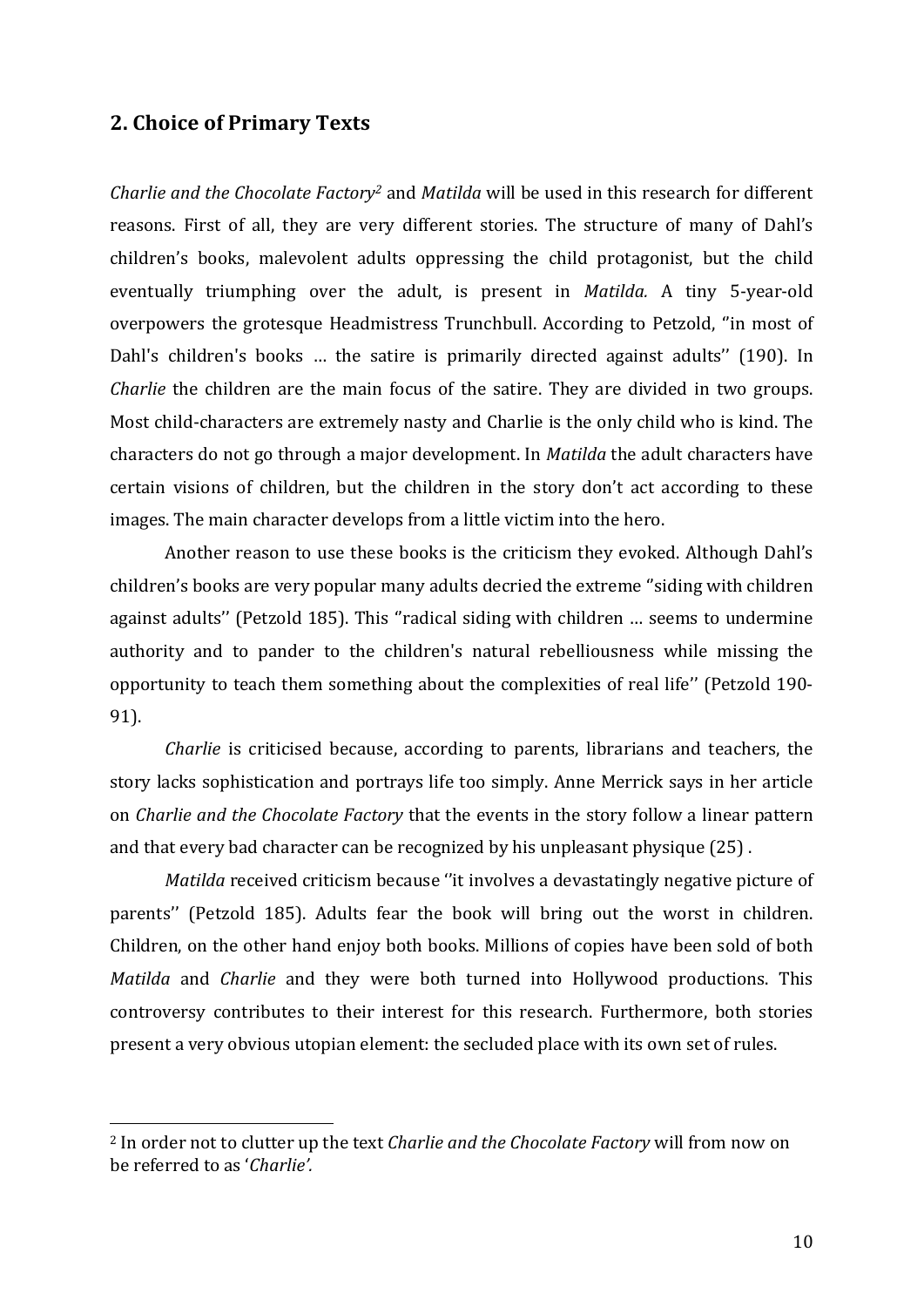## **3. Charlie and the Chocolate Factory**

*Charlie* was first published in 1964 and the book became a huge success. Two Hollywood productions were based on the story and numerous plays and musicals were written about this poor boy visiting Willy Wonka's incredible Factory. The story is set in a modern society (with television sets) and at first it may seem a form of realist fiction. In the Chocolate Factory however impossible things are made, including ice cream that doesn't melt and a gum that contains a three-course meal. The book is thus classified as a fantasy story.

*Charlie* has been researched in different ways, for example in the light of multiculturalism (Mendoza). Dahl was accused of racism because the Oompa Loompas bore a resemblance to African slaves. Dahl made adjustments in the story and the Oompa Loompas now look like blonde Tarzans and Janes. *Charlie* is mentioned in the book *Utopian and Dystopian Writing for Children and Young Adults.* According to Hintz *Charlie(*

has a claim to the title of "utopia" because of the enclosed nature of its structure (no one is ever seen coming in or out), the strictness of the workers' discipline and an emphasis on beauty in industrial life reminiscent of William Morris. (Hintz 4)

The utopian Chocolate Factory is not the only utopian element present in the book. The narrative structure of utopia and the reversal of established ideas are also present. *Charlie* has not yet been researched extensively with the help of utopian elements.

#### 3.1 Images and Constructs of Childhood

The children in *Charlie* are presented in a certain manner. They are either portrayed as nasty, an image adults fear (Merrick 26), or kind, the way parents hope a child is (Merrick 25). The nasty children are exaggerated and simplified. These caricatures show only one overemphasized character trait. The personalities of the characters are partly described by their physical appearance. Augustus Gloop, one of the nasty children and the first Golden Ticket finder, is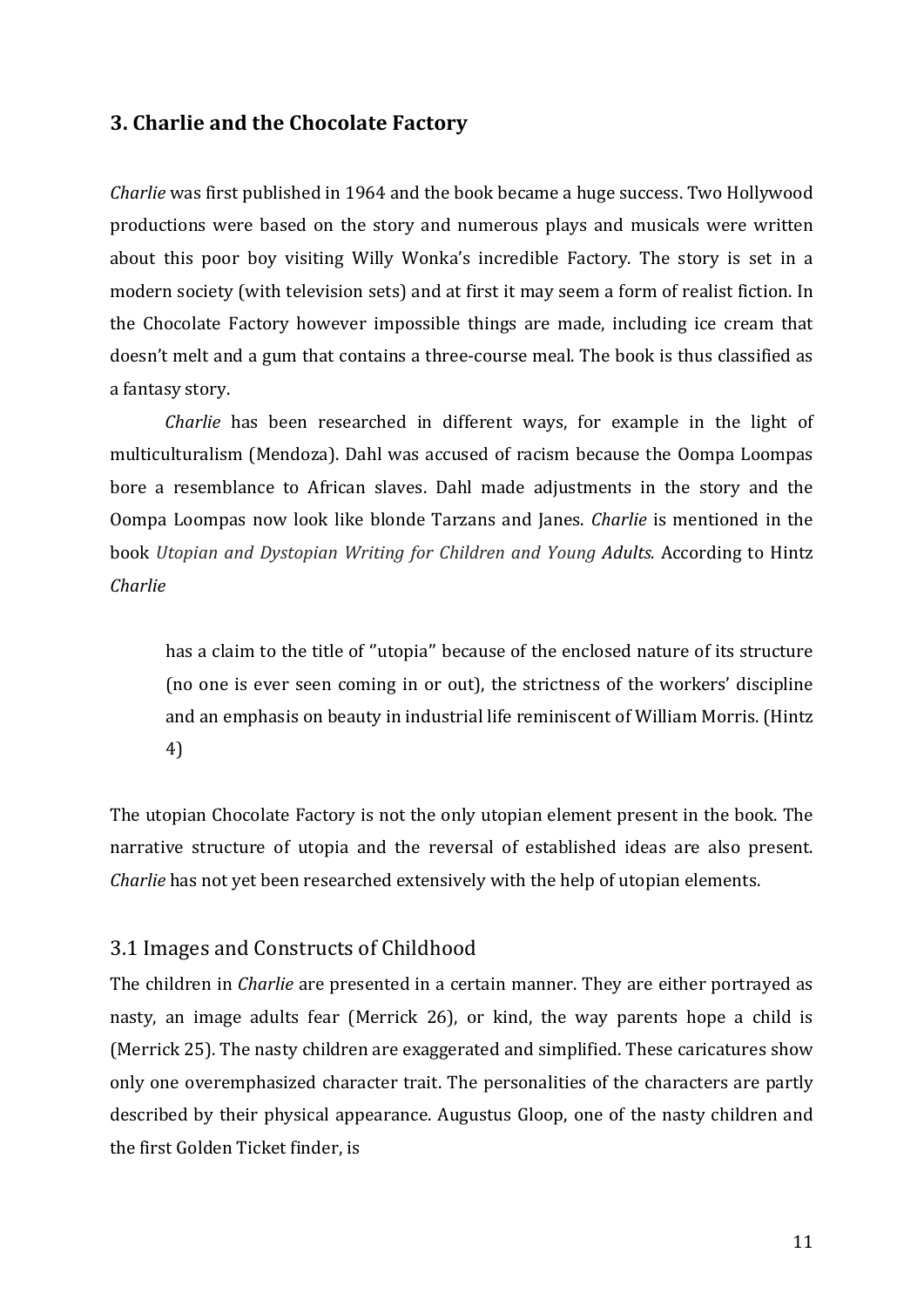so enormously fat he looked as though he had been blown up with a powerful pump. Great flabby folds of fat bulged out from every part of his body, and his face was like a monstrous ball of dough with two small greedy curranty eyes peering out upon the world. (Dahl, *Charlie* 29)

The greedy character of Augustus is described through his physique. Veruca's father says that Veruca "would lie for hours on the floor, kicking and yelling in the most disturbing way." she would scream: "*Where's my Golden Ticket! I want my Golden Ticket!''* (32). The father reacts by looking harder for the Ticket. All the nasty children show one exaggerated dominant characteristic: "Augustus Gloop - greed; Veruca Salt spoilt tantrums; Violet Beauregarde - gum chewing; Mike Teavee - television addiction all of which are common adult prejudices" (Merrick 26).

Charlie is just a kind and generous child, the joy of his grandparents: "He was the only bright thing in their lives, and his evening visits were something that they looked forward to all day long" (17). No details are given about his thoughts or actions apart from the fact that he is kind and generous. He wants to share his birthday present, one chocolate bar, with his six family members: 'We'll share it, I want everybody to taste it" (35). Inside the Chocolate Factory Charlie is the only child who seems to appreciate the magic and comprehend the possible danger of the Factory. As a person he does not go through a huge development though he changes from a poor boy into the heir of the biggest Chocolate Factory in the world. Charlie is not simplified till the extreme, unlike the nasty children. He is not a construct; the reader is given the freedom to make him up according to his own fantasy.

The nasty children in *Charlie* owe their nasty characters and habits to their parents. "Even though there is a certain sadistic delight in the way these children's various punishments are described, they can really be seen as victims of parental neglect and/or spoiling" (Petzold 190). The parents of Veruca Salt carry the blame for her dreadful personality.

'Who spoiled her, then? Ah, who indeed? Who pandered to her every need? Who turned her into such a brat? Who are the culprits? Who did that?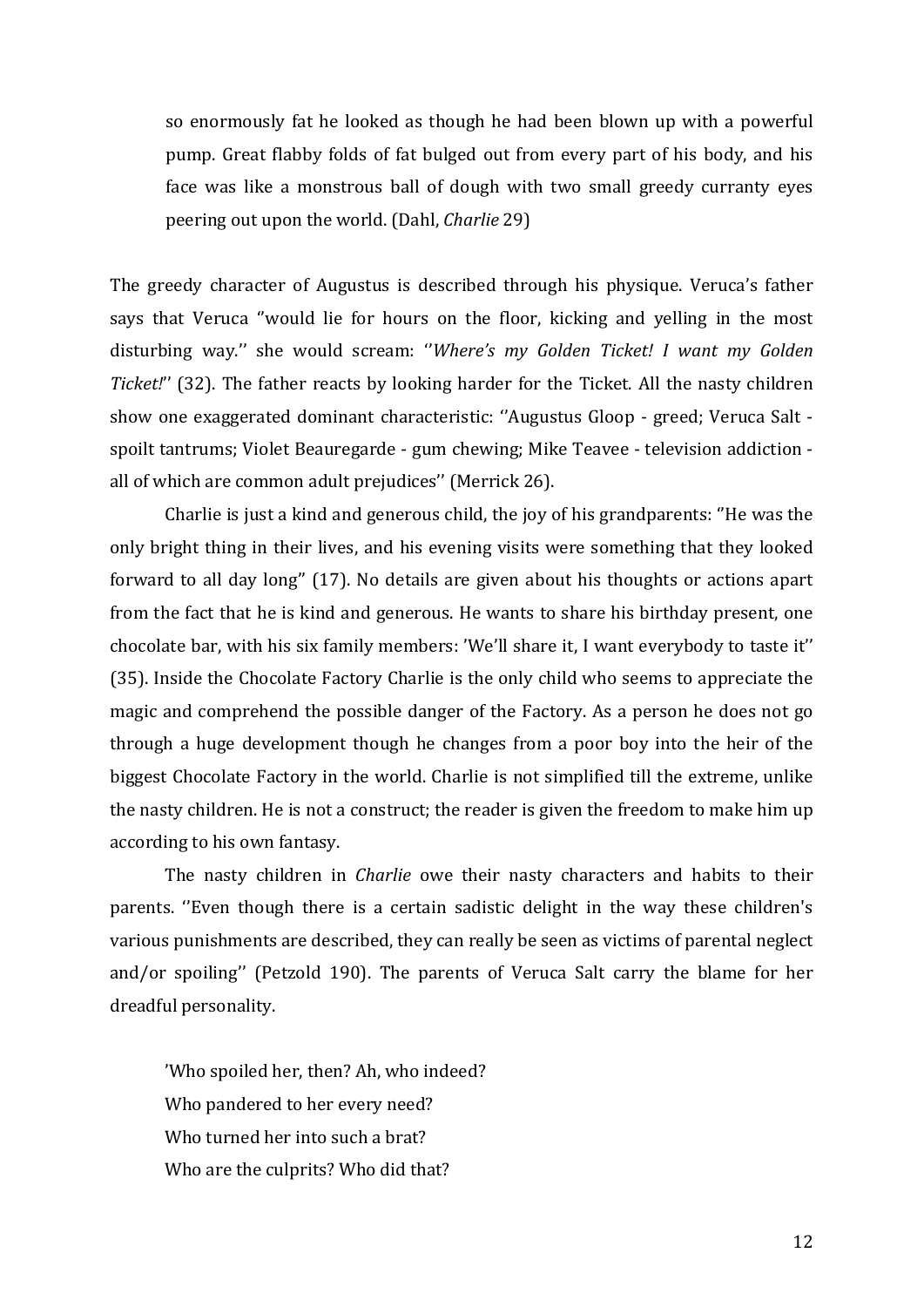Alas! You needn't look so far To find out who these sinners are. They are (and it is very sad) Her loving Parents, MUM and DAD. And that is why we're glad they fell Into the rubbish chute as well.' (Dahl, 1964, 105)<sup>3</sup>

The reason these children turned out to be so dreadful lies with their parents; they are to blame. The nasty children are an example of what can happen with children when bad parents raise them. The nasty children are a part of the adult world: they are constantly seen alongside their parents. They even command their parents in some scenes. Charlie on the other hand is almost never with his parents. They do not even accompany him to the Factory. He is alone or with his grandparents, listening to their stories. The grandparents are not fully part of the adult world (anymore). All they do is sleep and eat and enjoy Charlie's company, almost like little children. Though they have the memories of adult life they are now part of another world. Charlie is part of a different world than the adults.

The nasty children think the Chocolate Factory is a place of only pleasure and candy. Charlie realizes the Factory can be dangerous. Grandpa Joe and Charlie are aware of the enormity and dangers of the Factory. They also believe in the impossible-seeming inventions of Willy Wonka and the other children don't.

Then suddenly, a small bar of chocolate appeared in the middle of the screen.

'Take it!' shouted Mr Wonka, growing more and more excited.

'How can you take it?' asked Mike Teavee, laughing. 'It's just a picture on a television screen!'

'Charlie Bucket!' cried Mr Wonka. 'You take it! Reach out and grab it!' (114)

And Charlie grabbed the bar out of the TV screen. Children are often associated with the capability to imagine and fantasize, more so than adults (Heywood 3). This can be a reason why Charlie, a part of the world of children, believes in many of the fantastic things Willy Wonka makes in his Factory and why he is willing to grab the chocolate bar

%%%%%%%%%%%%%%%%%%%%%%%%%%%%%%%%%%%%%%%%%%%%%%%%%%%%%%%

<sup>&</sup>lt;sup>3</sup> In this chapter all references to Roald Dahl's *Charlie* will be only by page number.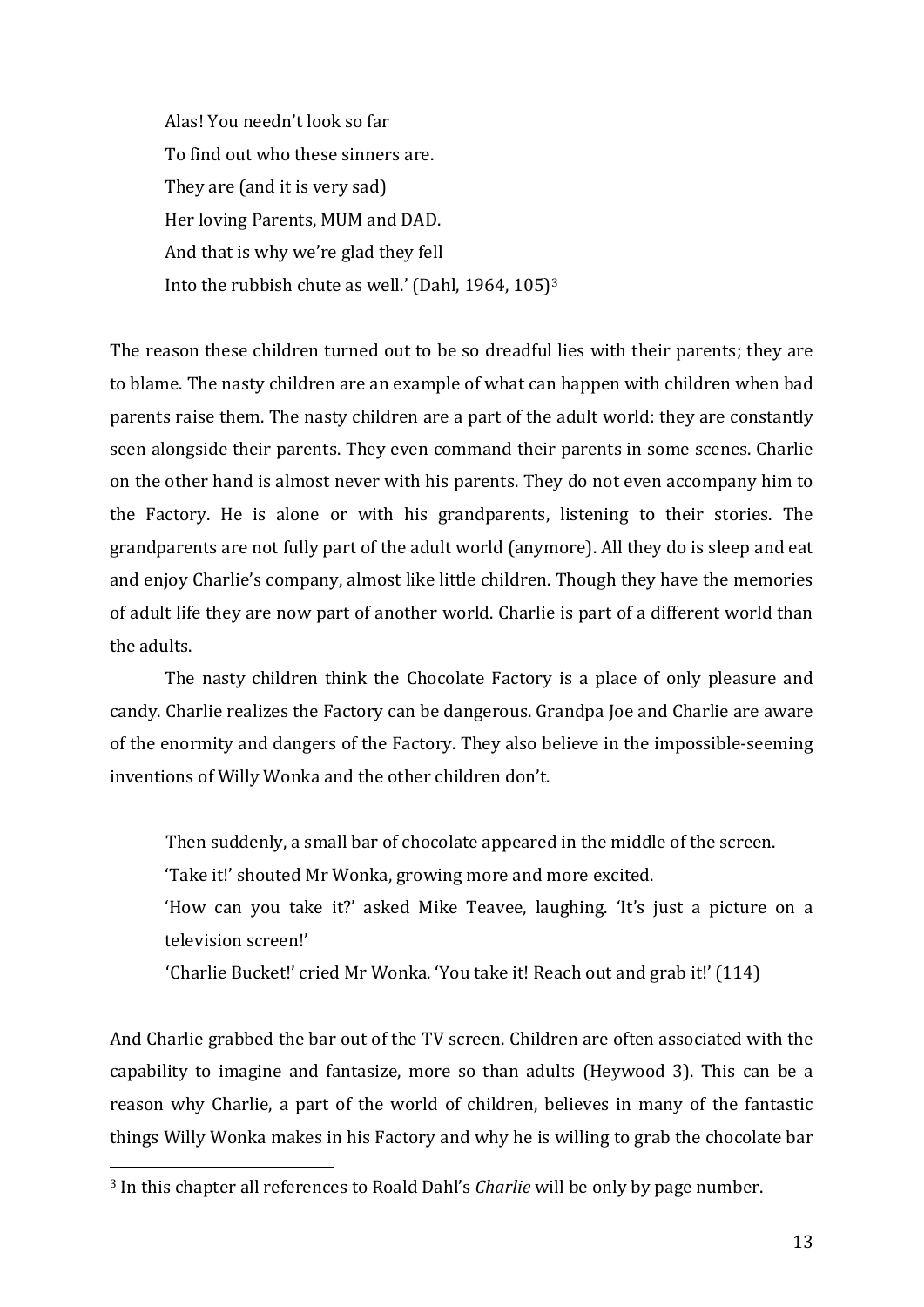out of the TV, in contrast to the nasty children who seem to be members of the adult world.

#### 3.2 Utopian Elements

The following utopian elements are present in the book: the structure of travel literature, the secluded place with its own set of rules, the contrast between home and utopia and the reversal of the marginal position of children.

Charlie goes on a figurative journey towards the Factory. The Chocolate Factory and its marvels are gradually introduced to Charlie and the reader. The narrator decides what to show the reader and how. Grandpa Joe tells stories about the amazing Willy Wonka and the unbelievable candy that is made in the Factory. Willy Wonka is the guide who provides the tour in utopia and explains how things work inside the Factory. He introduces the utopians, the Oompa Loompas, and how they live and work. It seems a harmonious society. After the tour Charlie returns home where now the problems of the Bucket family are solved. They are going to live in the Chocolate Factory and will never be cold and hungry again.

The Chocolate Factory is the utopia, the central secluded place in the story with its own rules and conventions. It is "a place that has affinities with  $\lceil ... \rceil$  fairy castles and prince's palaces in its labyrinthine quality and the magical surprises to be encountered there" (Merrick 29). The Factory is defamiliarizing. It is a maze with numerous doors and rooms, most of which stay locked. The Chocolate Room is described as Arcadia or a pastoral paradise, ideal and rustic. "A general sense of harmony", an attribute given to Arcadia in children's books according to Maria Nikolajeva, Professor and Chair at the University of Cambridge (21), fills the Chocolate Room. Inside the room lies a "lovely" valley". At the bottom of the valley "flowed a great brown river" made of chocolate and halfway along the river was a "tremendous waterfall" (62). "Graceful trees and bushes were growing along the riverbanks – weeping willows and alders and tall clumps of Rhododendrons with their pink and red mauve blossoms. In the meadows there were thousands of buttercups" (63). "And of course they are all eatable!" (64) Willy Wonka proclaims. This resembles the pastoral often present in children's utopias (Hintz 93). This Garden-of Eden-like place is not just full of food, but it is all made of sugar. The Chocolate Factory is an enormous paradisiacal candy store. Everybody tries a blade of grass made out of a new kind of minty sugar, except Augustus Gloop who takes a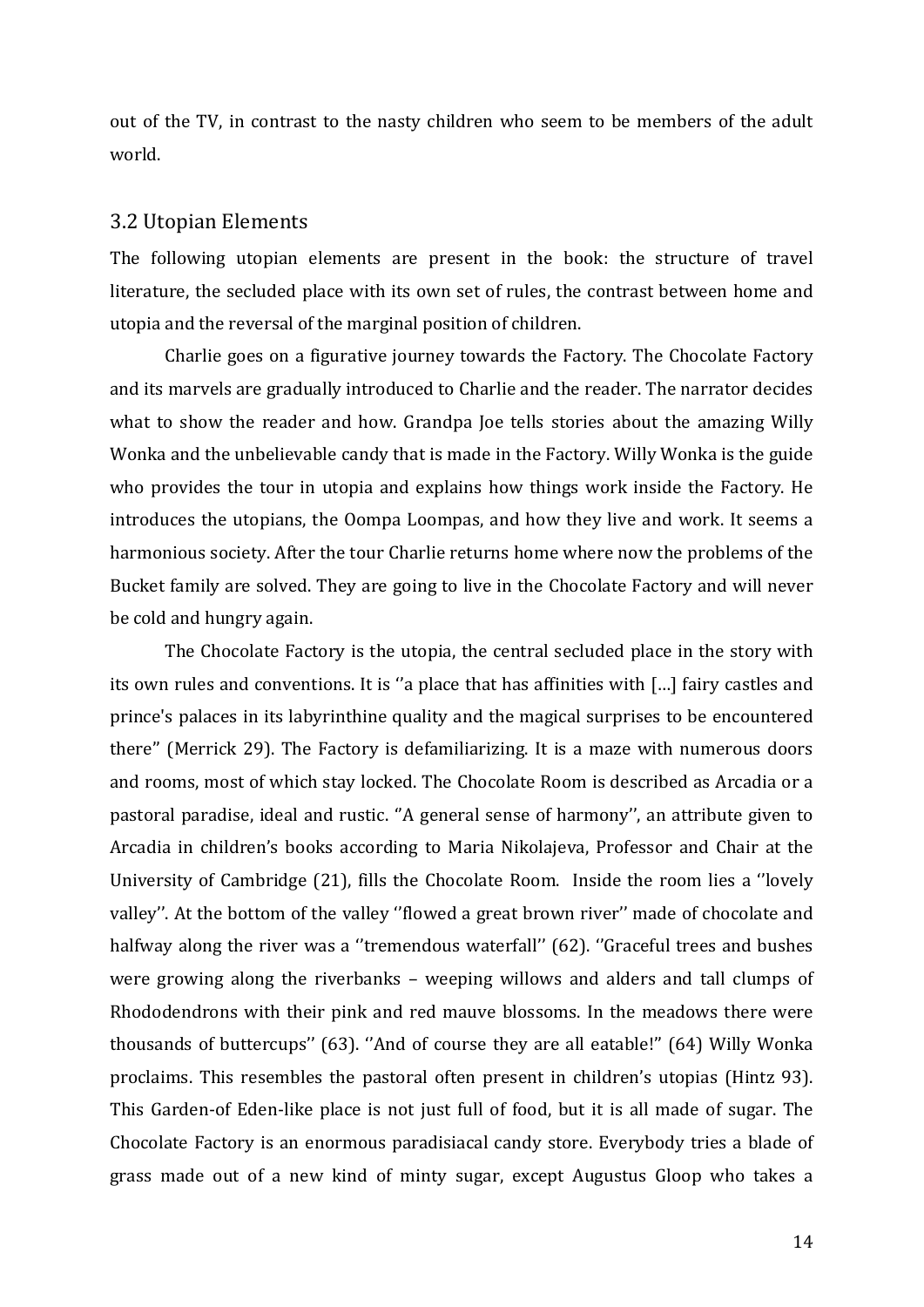handful. Augustus tastes from the forbidden fruit, in the form of the chocolate river and the sense of harmony is disturbed. He is immediately punished: he falls in the river, almost drowns and is transported to the fudge room. Augustus and his parents are 'banished' from the tour and the Factory. Through songs the Oompa Loompas pronounce the values that are appreciated in the Factory and what kind of behaviour Willy Wonka and the utopians disparage. Greed, gum chewing, TV addiction and spoilt tantrums are not accepted in the Chocolate Factory and those who show these bad habits are punished. After Mike Teavee is shrimped due to travelling by television, the Oompa Loompas sing:

'P.S. Regarding Mike Teavee, We very much regret that we Shall simply have to wait and see If we can get him back his height. But if we can't – it serves him right.'  $(123)$ 

The nasty children are not able to listen to the guide. They cannot behave. They have preconceptions themselves and cannot abide by the rules of the Factory.

The contrast between the utopia and the reality of the reader is important (Vieira) 8). There is a clear contrast between Charlie's home and the utopian Factory. The world in which Charlie and his family live is unfair. Even though the house is filled with kind family members and Charlie's father works hard, they are extremely poor, the house is ugly, cold, and there is not enough food. Inside the Chocolate Factory there is "enough chocolate ... to fill *every* bath in the *entire* country! And all the swimming pools as well!"  $(63)$ . It is warm and beautiful inside. Justice prevails in the Chocolate Factory. Misbehaviour is punished and Charlie is rewarded. The boundary between reality and fiction is the same as the division line of utopia and the real world. In the Chocolate Factory impossible candy is made, for example a kind of drink that makes you float through the air. The world outside of the Factory seems not much different from the reality of the reader.

Another utopian element is the reversal of an accepted unjust idea, in this case the marginal position of children. Children are the ones that are invited to the Factory,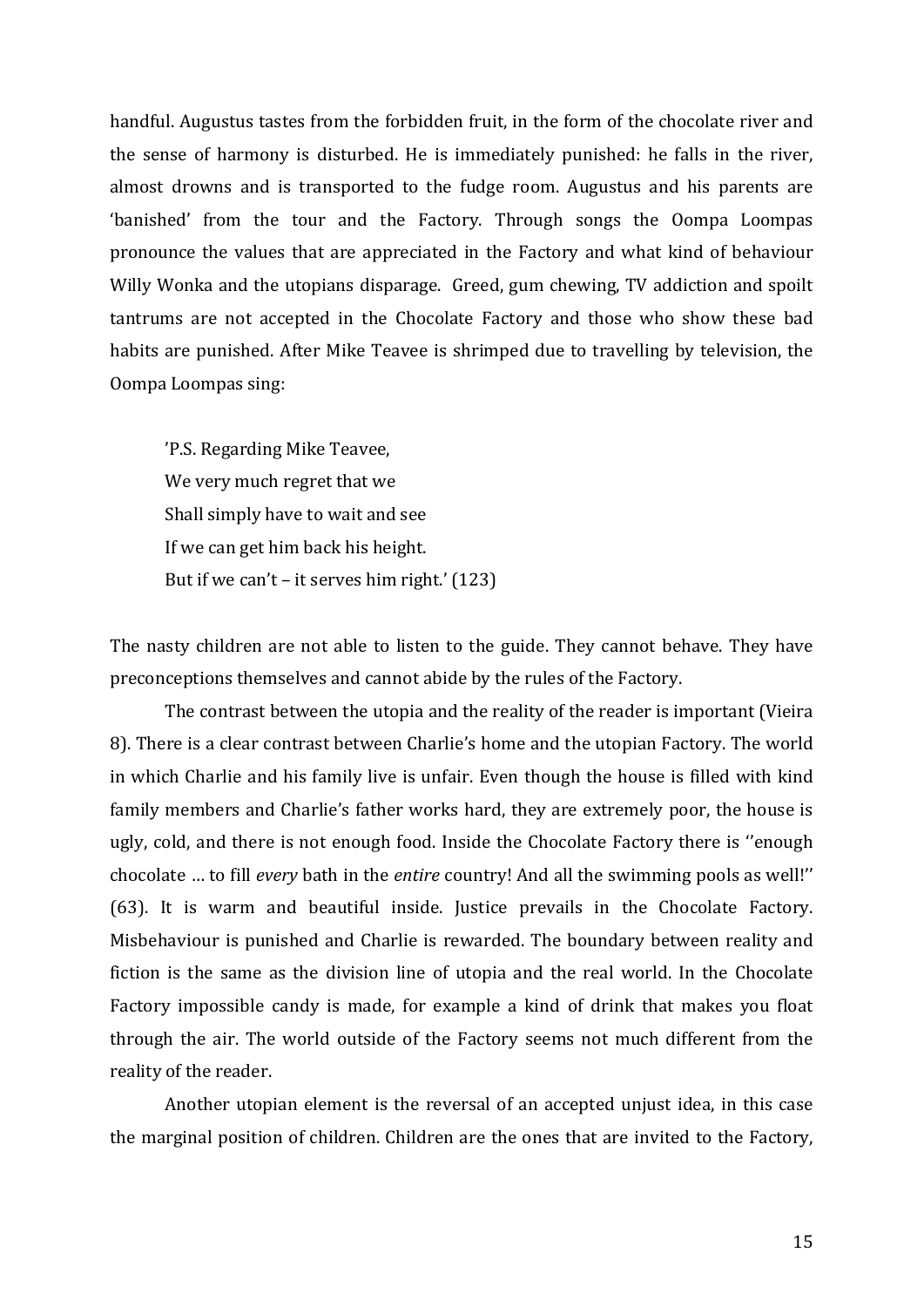not adults, and it is a child who will become the heir of Willy Wonka, though many adults would pay a lot of money to become the owner of the Factory.

## 3.3 Critiquing of Simplified Constructs of Childhood

In *Charlie* the way children are presented, the utopian elements and some characters critique simplified constructs of childhood.

A too simple view of children in real life is carried to an absurd extreme: the nasty children become caricatures with one exaggerated character trait. This technique, Reductio Ad Absurdum, reveals the simplified constructs of childhood as absurd or false.

The different utopian elements contribute to criticizing constructs of childhood in the following way:

- The narrator, part of the narrative structure, provides the information that makes the simplified images stand out. He contrasts Charlie with the nasty children, which makes them even more exaggerated and stereotyped.
- The secluded place, the Chocolate Factory, has specific rules and conventions that provide an opportunity for bad behaviour and its punishment. This element helps emphasize the stereotyped images, making them easier to recognize and criticize.
- The contrast between home and utopia can be found in justice. The nasty children, who are extremely simplified, are punished inside the Chocolate Factory. This punishment can be interpreted as a critique on simplifying children.
- The reversal of the marginal position of children can be found in the fact that only children are invited to the Factory and a child becomes the heir of Willy Wonka. This element does not explicitly contribute to the critique of simplified constructs of childhood.

Apart from the images of children and the utopian elements, other aspects of the story also contribute to criticizing simplified images. Other characters criticize the nasty children. The grandparents of Charlie call Augustus "a repulsive boy" and his mother "a revolting woman" (30). Veruca is "even worse than the fat boy" according to grandma Josephine (32), and Violet is a "Beastly girl" (38). The grandparents ask themselves: "do" all children behave like this nowadays – like these brats we've been hearing about?" And Mr Bucket answers, "quite a lot of them do, but not all" (40).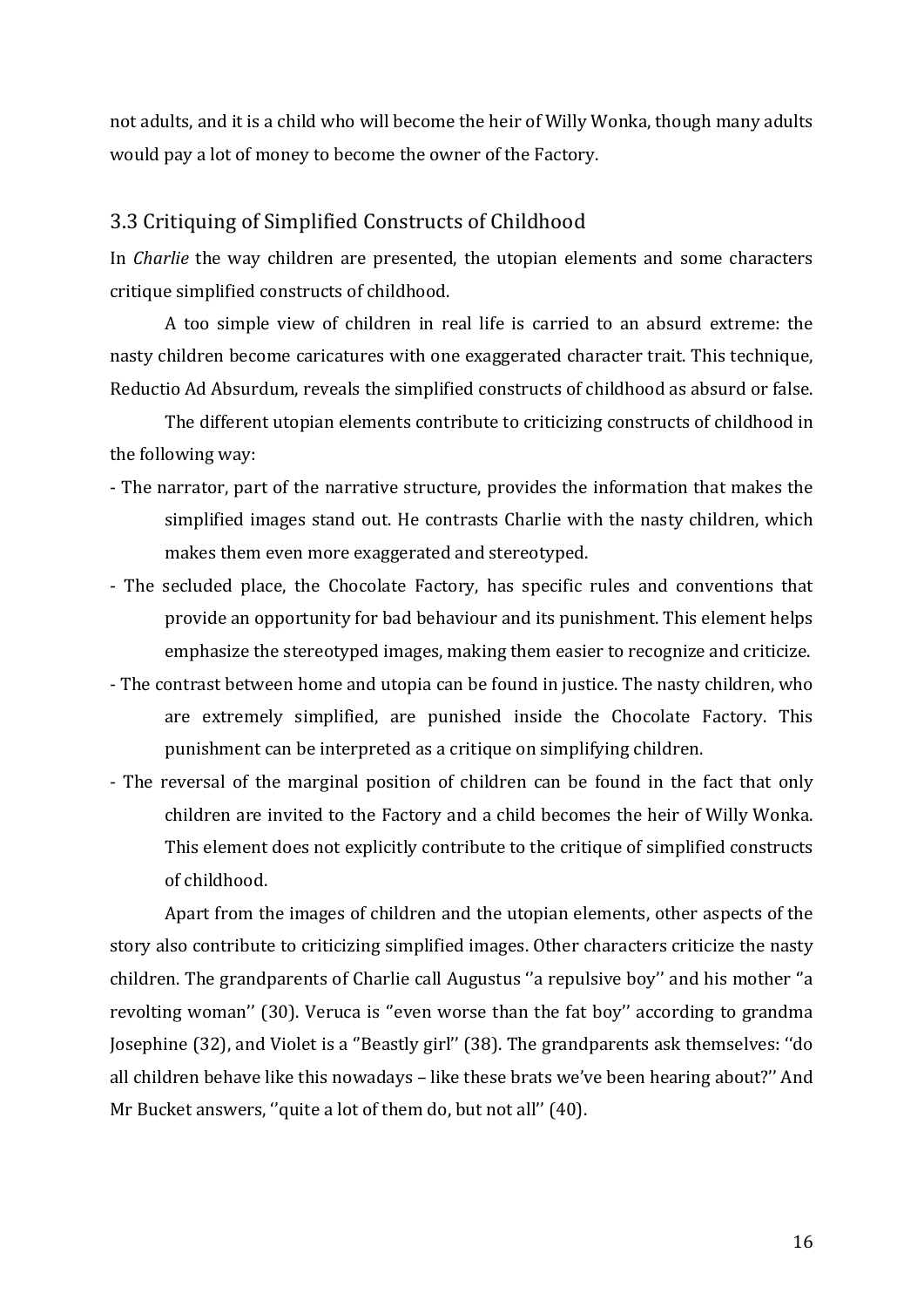#### **4.(Matilda**

*Matilda* was first published in 1988 and the book was turned into a Hollywood film in 1996. It tells the story of a remarkable, intelligent child born into a dysfunctional family and having to deal with a terrible headmistress in school. Matilda clearly shows a "confrontation between the child and the adult world" (Hintz 1). This book is classified as fantasy fiction due to, for example, Matilda's capability of telekinesis. Matilda can also be seen as a fairy tale in disguise, with "all the elements of the true fairytale," "magic," "gross violence," "retribution," "no well-rounded, three-dimensional characters," "good triumph[ing] over evil" (Petzold 186). Matilda is the gifted hero and Miss Trunchbull serves as the dragon or ogre that has to be slain. Miss Honey is a mixture of the kind helper and the princess that needs to be saved (Petzold 186). However, the story also shows realistic elements that make *Matilda* partly utopian and dystopian: the story deals with constructs of childhood that exist in the real world.

The story has been researched and criticized by feminist critics (Petzold 185) and by educators (Merrick). It has also been analysed for its apparent child-adult opposition (Hansson). *Matilda* has not yet been studied for its utopian elements and how they contribute to other aspects in the story.

#### 4.1 Images and Constructs of Childhood

The adult characters in *Matilda* express prejudices about children. Two different constructs of childhood are present. Matilda's parents and Miss Trunchbull dislike children. Their behaviour towards children can be understood as a pre-Romantic view of childhood. Mrs Phelps and Miss Honey seem to believe in a more Romantic concept of children.%

In *Matilda* the adults are exaggerated and simplified. They are either kind or unkind towards children. The ugliness, beauty, and names of the grown-up characters function as an echo of the values these characters believe in. Trunchbull makes you think of a truncheon and a bull and Miss Honey very obviously alludes to sweetness and to a nickname like sweetheart or darling. The cruel characters that dislike children have an unfortunate appearance. Mrs and Mr Wormwood and Miss Trunchbull all have unpleasant looks. Mrs Wormwood was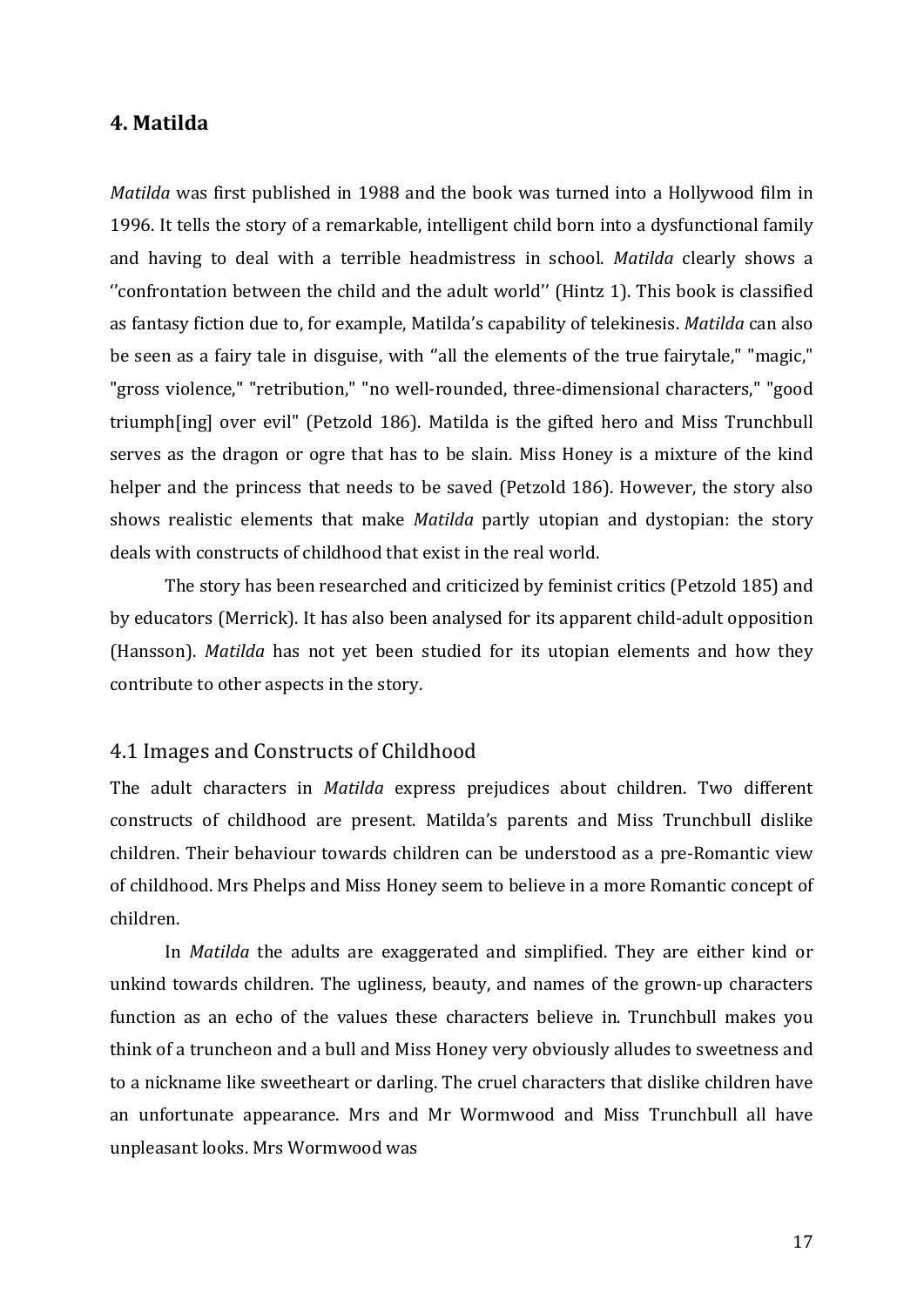a large women whose hair was dyed platinum blonde except where you could see the mousy brown bits growing out from the roots. She wore heavy make-up and she had one of those unfortunate bulging figures where the flesh appears to be strapped in all around the body to prevent it from falling out. (Dahl, *Matilda*  $27)4$ 

Mr Wormwood always wore loud checked suits with bright coloured bowties and pants. He was a "small ratty-looking man whose front teeth stuck out underneath a thin ratty moustache" (23). He deals in stolen car-parts. Miss Trunchbull, the Headmistress, is exaggerated to the point of being grotesque. Her physique and her actions are unbelievably frightening.

She was above all a most formidable female. ... Looking at her you got the feeling that this was someone who could bend iron bars and tear telephone directories in half. Her face, I'm afraid, was neither a thing of beauty nor a joy forever. She had an obstinate chin, a cruel mouth and small arrogant eyes. (83)

These adults think children are unintelligent and good for nothing. "The parents looked upon Matilda in particular as nothing more than a scab. A scab is something you have to put up with until the time comes when you can pick it off and flick it away" (10). According to Mr Wormwood "small girls should be seen and not heard" (11). In the Wormwood house children are marginalised. Thomas van der Walt, author of Change and Renewal in Children's literature, states that "a key theme in Dahl's novels is the use of violence and cruelty by authority on the weak. Dahl generally depicts at least one authority in each story as incredibly cruel, sadistic and bigoted" (133). In *Matilda* this incredibly cruel character is Miss Trunchbull. The Headmistress of Crunchem Hall Primary School is a "gigantic holy terror, a fierce tyrannical monster who frightened the life out of the pupils and teachers alike"(67). She thinks girls are "nasty dirty things" and says "glad I never was one" (86). Miss Trunchbull distances herself from children on the one hand, but on the other hand sees them as little adults. When Miss Honey tells Miss Trunchbull Matilda can already read, the Headmistress replies: "so can I" (88). She sees children as stupid, obnoxious little creatures.

%%%%%%%%%%%%%%%%%%%%%%%%%%%%%%%%%%%%%%%%%%%%%%%%%%%%%%%

<sup>&</sup>lt;sup>4</sup> In this chapter all references to Roald Dahl's *Matilda* will be only by page number.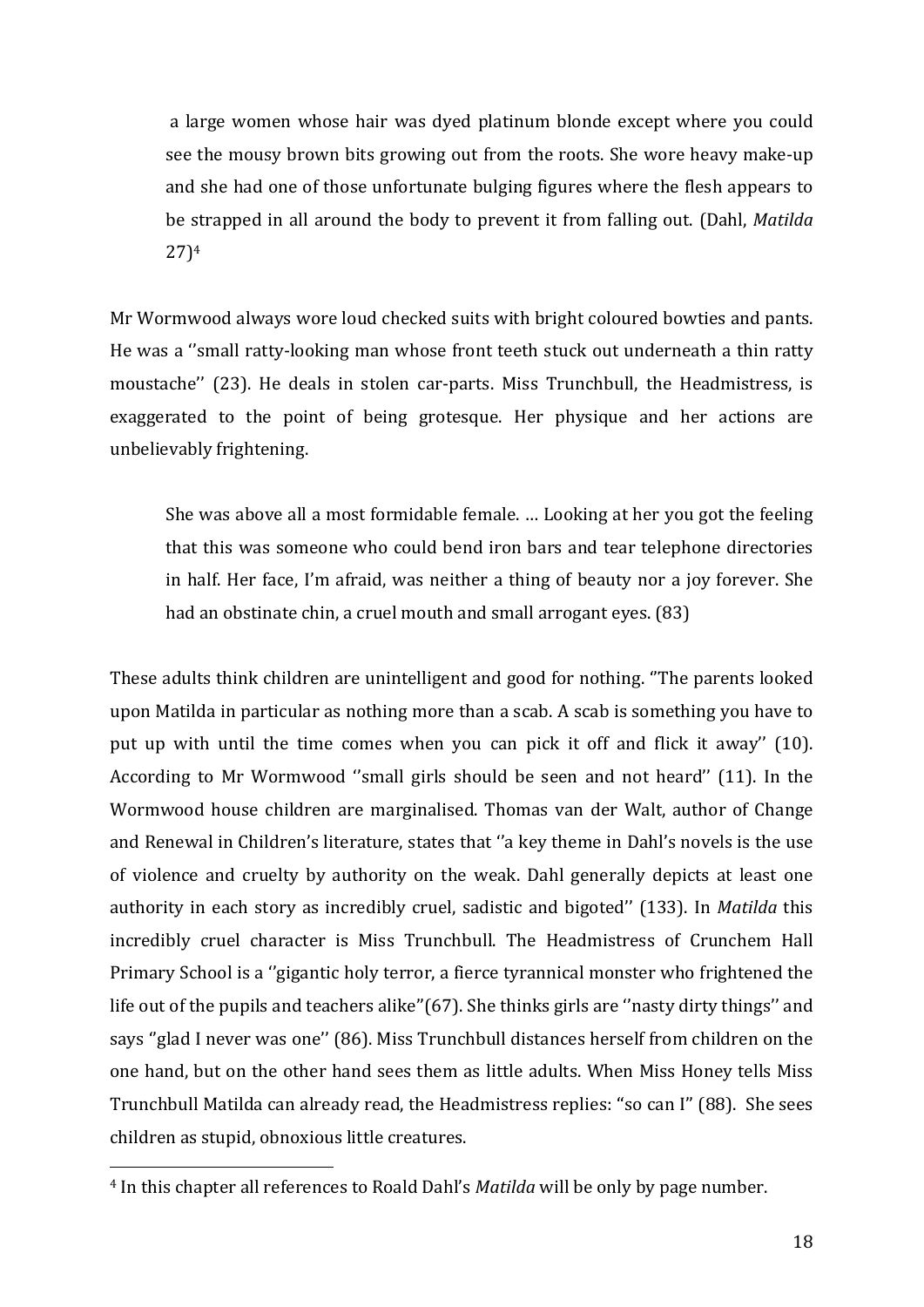Miss Honey on the other hand is a lovely character, described as an angel. "She had a lovely pale oval Madonna face with blue eyes and her hair was light brown" (66). Her physique is compared to a porcelain figure, so fragile and beautiful.

She seemed to understand totally the bewilderment and fear that so often overwhelms young children who for the first time in heir lives are herded into a classroom and told to obey orders. Some curious warmth that was almost tangible shone out of Miss Honey's face when she spoke to a confused and homesick newcomer to class. (67)

Miss Honey understands children and believes they need to be protected, according to the Romantic concept of children (Heywood 5).

The librarian, Mrs Phelps, is a minor character in *Matilda*. She is one of the two adults who are likable in the story. She helps Matilda choose famous adult books and though she is astonished by the small child's capability, she doesn't meddle and lets Matilda read as much as she wants.

Miss Trunchbull sees childhood as merely a deplorable phase before turning into an adult, much like the pre-Romantic concept of children (Heywood 2). Childhood should be as short as possible. "I cannot for the life of me see why children have to take so long to grow up. I think they do it on purpose," Miss Trunchbull says (151). In the Wormwood household the children are expected to do what the adults do. The whole family has to watch TV shows. There is no record in the book of toys or children playing. Mr and Mrs Wormwood decide what the children do. This traps the children in the adult world. Matilda escapes this world by reading. According to Miss Honey on the other hand childhood is a delicate phase in which children dream and fantasize most of the time. When Matilda tries to tell Miss Honey she is gifted with telekinesis Miss Honey thinks it is extraordinary "how often small children have flights of fancy like this" (173).

In *Matilda* the children are not portrayed in a simplified way. The physique of the children is not related to their character or behaviour. They come in different sizes. Matilda, and especially her friend Lavender are extremely small. Bruce Bogtrotter is described as "decidedly large" (118), but despite his bigness he becomes a kind of hero. The same goes for one of the senior girls, Hortensia, who looks like a giant to Matilda and Lavender. Hortensia has a huge boil on her nose, but even this blemish becomes "a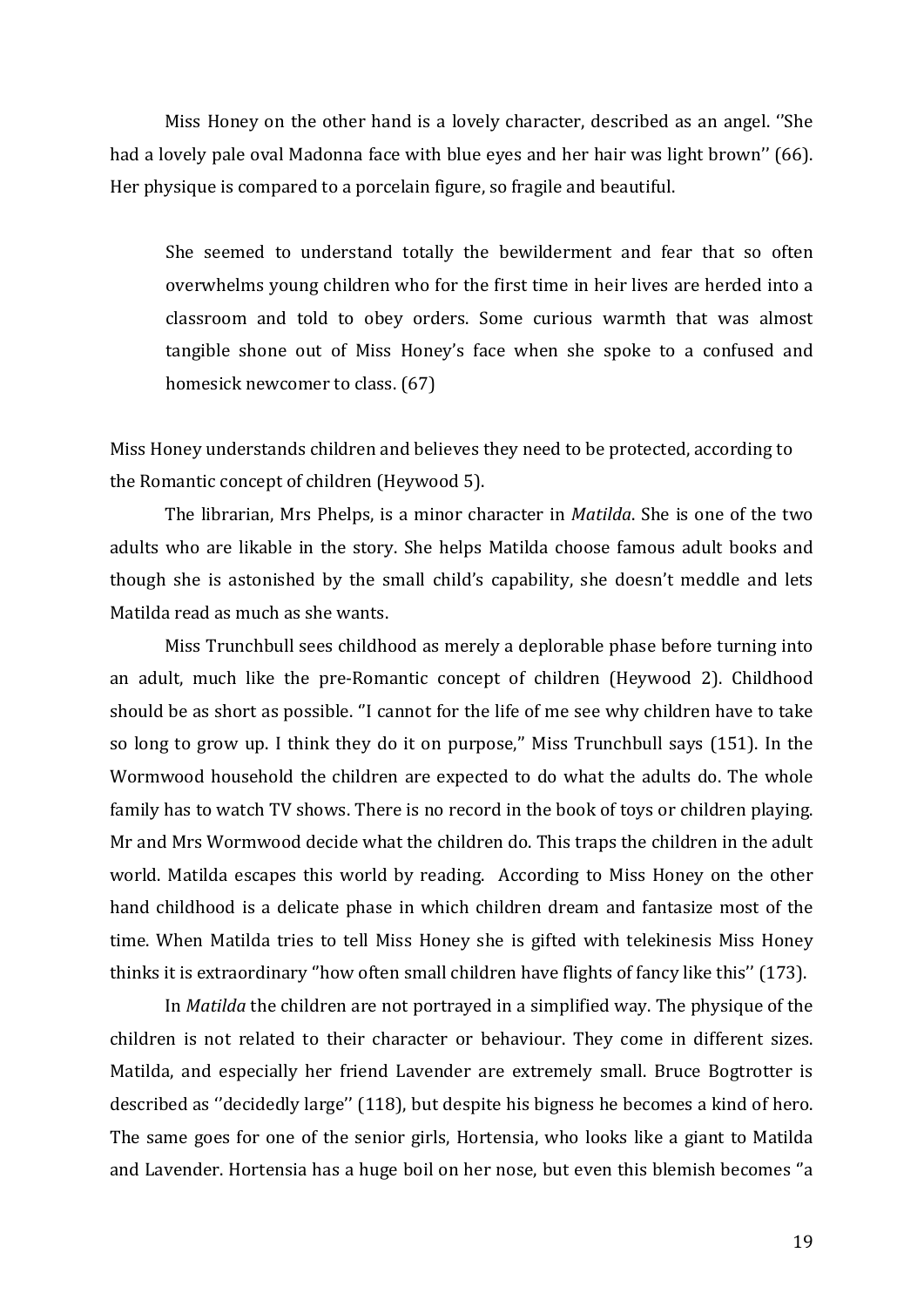badge of courage" (108) when Matilda and Lavender hear what she did to Miss Trunchbull. The children don't fit the images the adult characters have. Children are much more complicated (Heywood 4). The pupils of Chrunchem Hall are kind but also mischievous. They play tricks with Miss Trunchbull. Hortensia once put itching powder in one of Trunchbull's sports knickers. The tiny child Lavender puts a newt in the water of the Headmistress. Instead of, according to the Romantic concept of children, adults protecting vulnerable children (Heywood 3), the children in *Matilda* protect and defend themselves.

Matilda defamiliarizes the reader. She is an extraordinary character. She is very young and small and extremely intelligent. She is not particularly sweet or kind. She does not behave like other children. "Most children in Matilda's place would have burst into floods of tears. She didn't do this" (41). She has attributes that belong to an adult. She can sympathise with other characters, interprets Miss Honey's feelings and does not show off. "You are so much wiser than your years" Miss Honey says to Matilda. "Although you look like a child, you are not really a child at all because your mind and your power of reasoning seem to be fully grown-up. So I suppose we might call you a grown-up child, if you see what I mean" (195). Though an extreme example, Matilda can be interpreted as an illustration of how complicated children actually are. She comes up with a method of survival. Every time one of her parents mistreats her, she punishes them. After Mr Wormwood shredded one of her library books "Matilda's wonderful subtle mind was already at work devising yet another suitable punishment for the poisonous parent." (410). Matilda is courageous and defends herself. She even "takes" charge" (208) of Miss Honey's problems. Matilda's teacher, though she is an adult, is not able to take life into her own hands and fix her problems. Jenny Hansson states in her bachelor thesis on child-adult dichotomy that Miss Honey is described as a childish adult: she is a victim who needs to be saved (19). The adults in *Matilda* often behave like children. They are mean, bully small children, do not take responsibility for their actions, and are unfair. Even Miss Honey is helpless when she is too scared to face Miss Trunchbull and demand back what is hers. Matilda is a grown-up child and the adult characters are child grown-ups.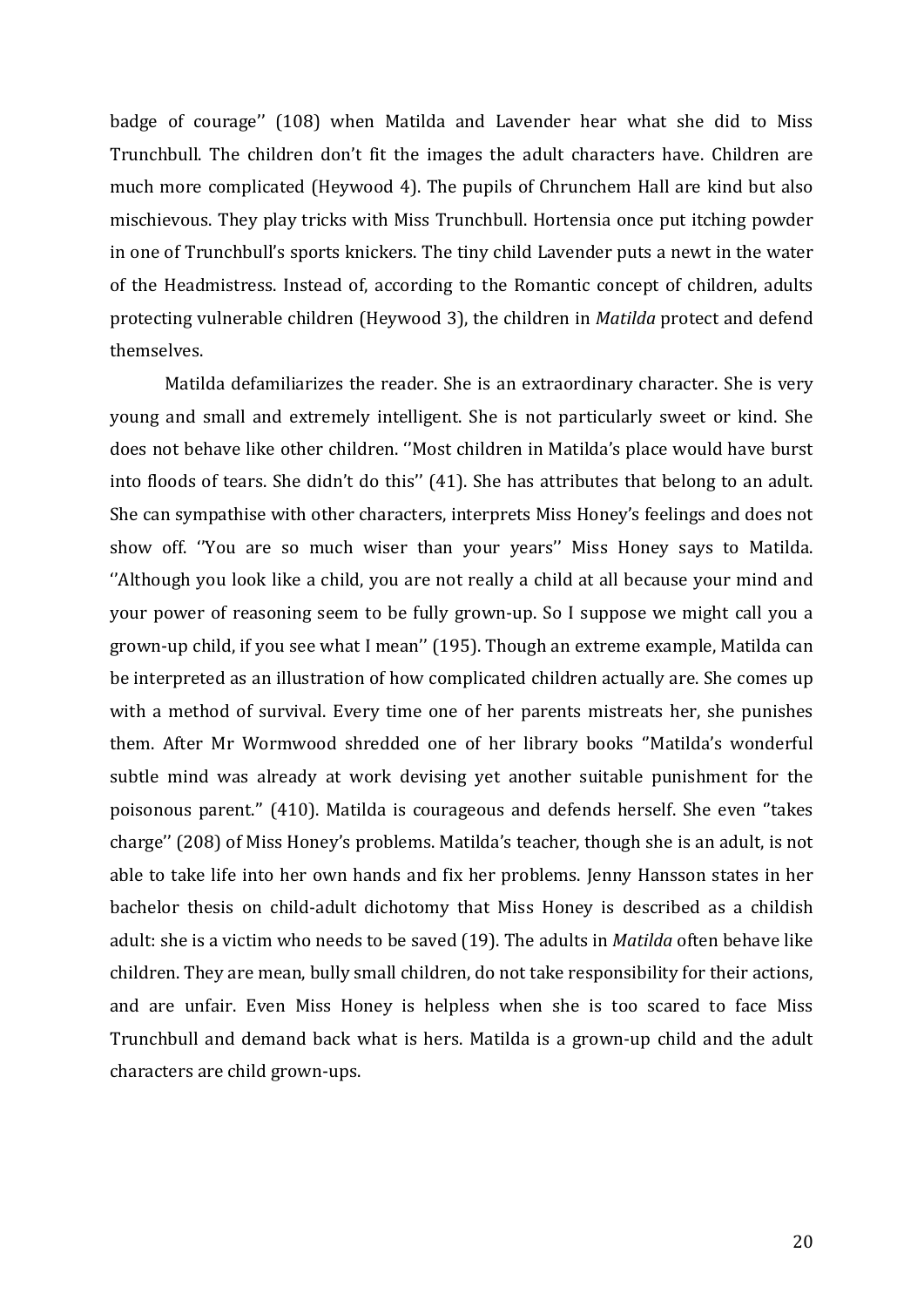#### 4.2 Utopian Elements

Certain utopian and dystopian elements are present in *Matilda*, to be specific: part of the narrative structure, the secluded place, the contrast between home and utopia/dystopia and the reversal of the marginal position of children.

The narrative structure of utopian literature does not play a large part in *Matilda*. However, the narrator can be interpreted as the guide through the secluded place and the story world. He introduces the characters. He tells the reader about Mr and Mrs Wormwood and how they look and act. He explains how things work in the Wormwood house and at Crunchem Hall. In the story itself Miss Honey and Hortensia introduce Miss Trunchbull to Matilda and the reader. These characters show Matilda and the reader how things work inside the dystopian school and how to behave in a manner that does not upset the Trunchbull. It is the narrator who tells the reader what an extraordinary child Matilda is. She does not behave at all according to the expectations of Miss Trunchbull, Mr and Mrs Wormwood, and Miss Honey. The narrator is all knowing. He shows the reader the ideas the different adults have of children, which he does not share. The narrator describes how the child characters really are. He filters what is happening and what he tells the reader and how.

A utopia and a dystopia are both present. Crunchem Hall Primary School, which sounds like "crunch them", is a secluded place and is truly a dystopia for every child. The rules of society do not apply in this school. Headmistress Trunchbull rules and nobody can stop her from hurting the children. Miss Honey's classroom is a place where Matilda is recognized, has friends and is able to learn. The classroom, however, is still a part of Crunchem Hall and Miss Trunchbull can come in whenever she wants. It is not a safe place. Matilda's house is also a secluded place where her parents make the rules and the laws of society seem to be absent. When her parents forget to send Matilda to school at the right age, no child supporter comes. Everyone in the house has to behave according to the bidding of Mr Wormwood.

Miss Honey's cottage is described as a house belonging in a pastoral poem. Even the name, 'cottage', alludes to a rural world with shepherds and sheep. It is a kind of utopia, which contrasts with the hectic house of Matilda. As already noticed utopias for children often take the form of the pastoral (Hintz 93) where life is "simple, rural or rustic" (Nikolajeva 21). The journey towards the cottage is a gradual one from hectic to secluded and pastoral. Matilda and the reader are being prepared for what is coming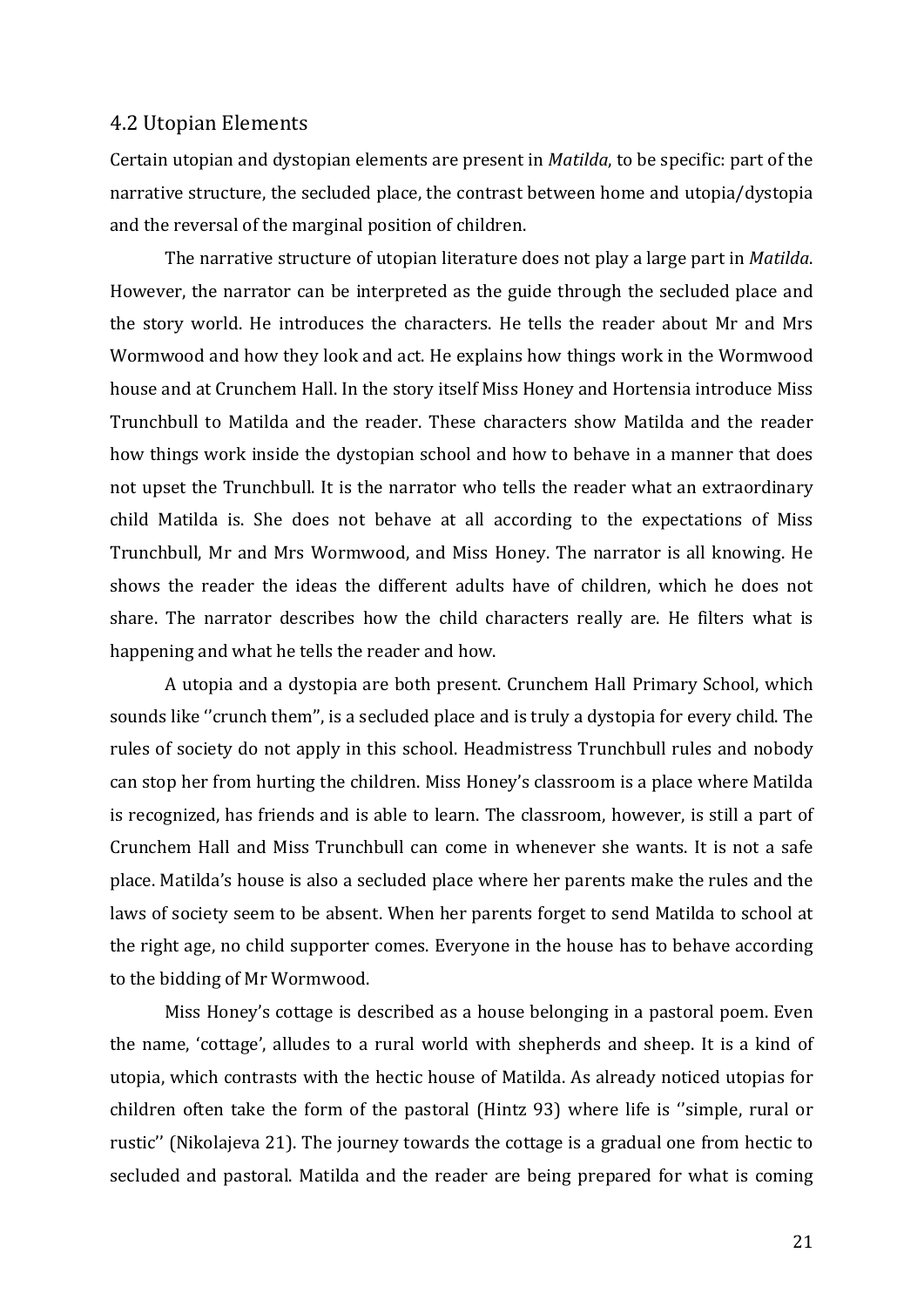(Vieira 8). To go to the cottage you have to go up a "narrow country road where there where no people anymore and very few motor-cars" (177). When Miss Honey and Matilda walk to the cottage they name the plants and flowers they see. To get into the garden where Miss Honey's cottage is hidden, you have to open a gate. The cottage

seemed so unreal and remote and fantastic and so totally away from this earth. It was like an illustration in Grimm or Hans Andersen. It was the house where the poor woodcutter lived with Hansel and Gretel and where Red Riding Hood's grandmother lived and it was also the house of The Seven Dwarfs and The Three Bears and all the rest of them. It was straight out of a fairy-tale. (186)

Matilda experiences Miss Honey's cottage as utopia not only because it has attributes of the pastoral, something completely different from her own house, but also because the cottage seems to come right out of the books she has read. The cottage is her personal utopia, though there is no furniture and no food.

The utopia and dystopia are not only places in *Matilda*. The characters in the story have a major influence on how much better or worse the secluded places feel. Through the values the characters express utopia and dystopia are intensified. The dystopian atmosphere of Matilda's house is made worse by the presence of Mr and Mrs Wormwood. The atmosphere at Crunchem Hall is intensified by the presence of Miss Trunchbull. The preconceptions of childhood these characters have are connected to the notion of a bad world. Miss Honey, on the other hand, is connected to utopia.

Miss Honey's cottage is a much nicer place than Matilda's home even though there is nothing in it. The thing that Miss Honey's cottage has that lacks in Matilda's home is good company. The contrast of home and Crunchem Hall is not that big because they are both bad places. The boundary between reality and fiction is the same as the boundary between Matilda's house on the one hand and Crunchem Hall and Miss Honey's cottage on the other. Though Matilda's parents are extremely unkind it could still be realistic. In Crunchem Hall truly unbelievable things happen, including Miss Trunchbull bullying the children to a point that is extreme and Matilda's ability to move objects with her mind. This boundary or tension between 'reality' and utopia or dystopia is important (Vieira  $8$ ).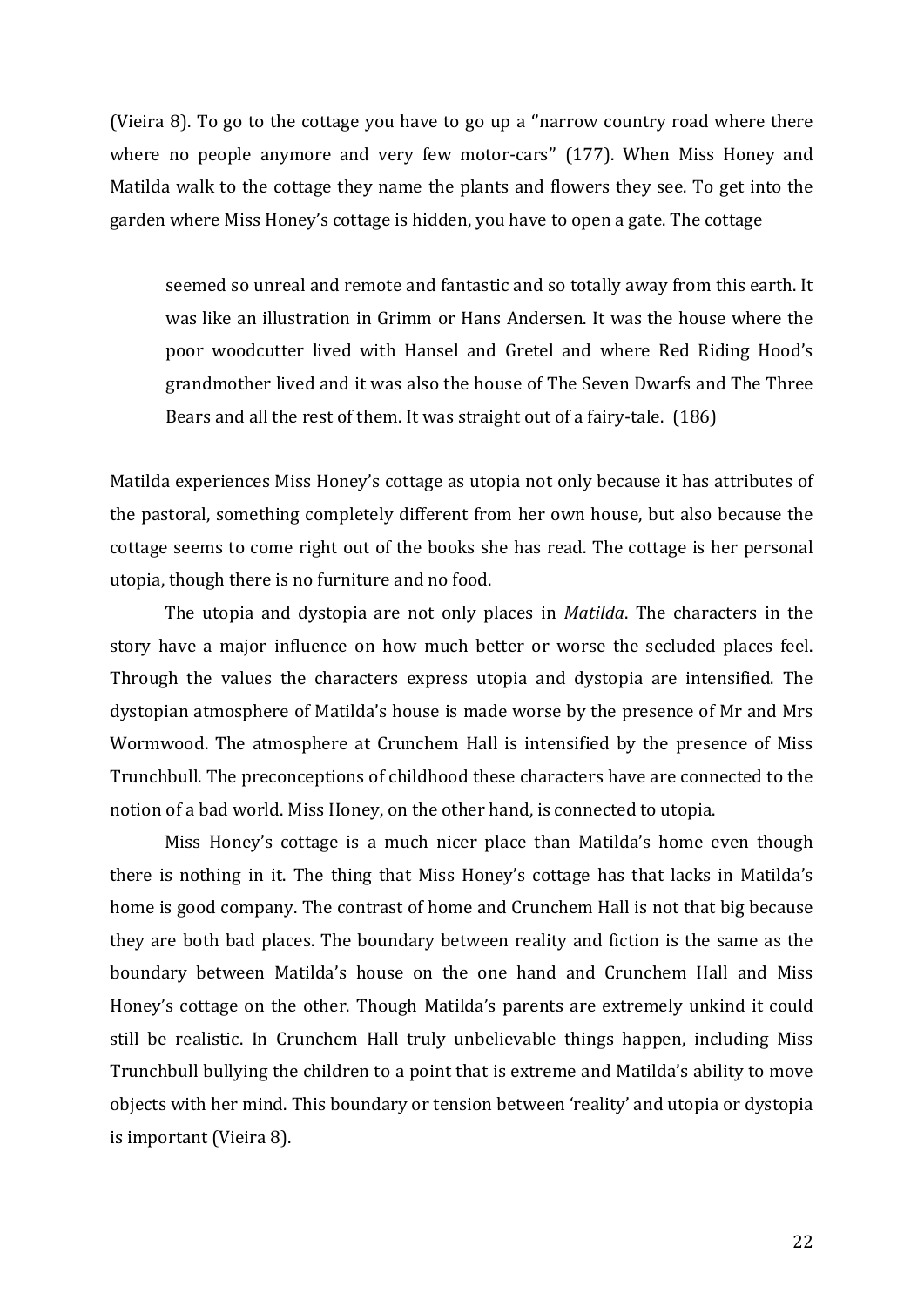The marginal position of children is reversed. Matilda punishes the adults in order to teach them something about right and wrong, something adults often do to children in real life. Towards the end of the story Matilda fixes Miss Honey's problems and saves the school from the Trunchbull.

#### 4.3 Critiquing of Simplified Constructs of Childhood

Different aspects of *Matilda* contribute to criticizing the simplified constructs of childhood, to be specific: the way the adult and child characters are presented, the utopian and dystopian elements and the fact that characters with different views of childhood do not get along.

The adults in Matilda have simplified and enlarged preconceptions about children. The children in the book do not act in a way that conforms to these preconceptions, which makes the reader question them. What's more, the adult characters are exaggerated and their views of children are extremely simplified. This also makes the constructs of childhood stand out more, and makes them easier to recognize.

The utopian elements present in *Matilda* contribute to the criticizing of constructs of childhood in the following manner:

- The narrator tells and shows the reader that the children are different from what the adult characters believe.
- The secluded places offer a clear backdrop for the stereotyped and exaggerated characters to come forward. Utopia or dystopia is a simpler world in itself, which makes the simplified images the adults have of children more visible. Crunchem Hall Primary School is a place that does not fall under normal legislation. Miss Trunchbull can do horrible things to children without ever receiving complaints from parents. Mr and Mrs Wormwood have the same power. The fact that these characters can do as they please without any consequences make the school and the Wormwood residence truly secluded places and it makes the characters and their actions stand out more. In *Matilda* utopia and dystopia are not only places. The adult characters, through their values, can make a place feel more dystopian or utopian. By relating Miss Trunchbull to dystopia the images of children she has are criticized. This does not happen to the construct of childhood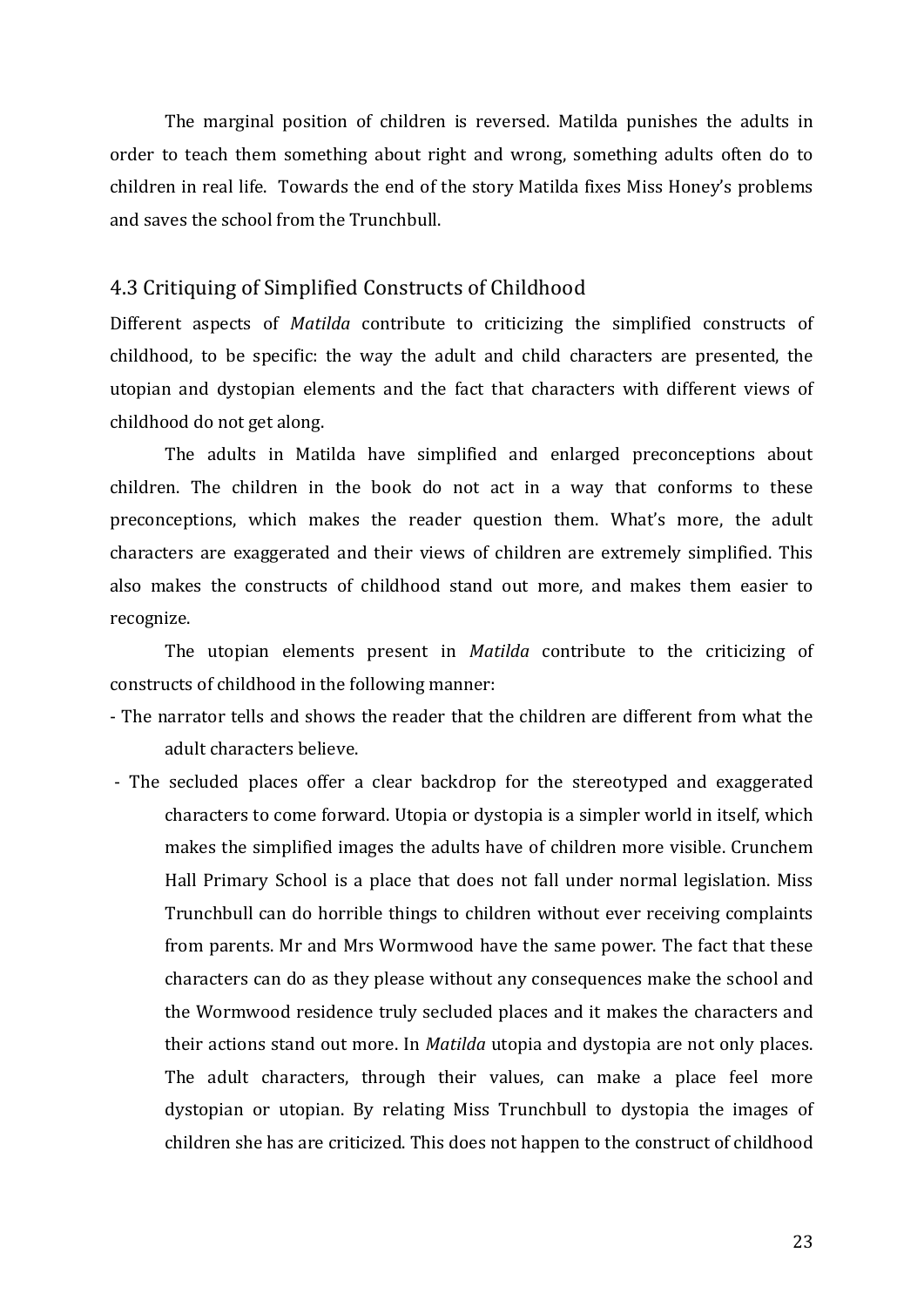Miss Honey believes in because she is related to utopia. For that reason this element only contributes to criticize constructs of childhood to a certain extent.

- The contrast of home and utopia and dystopia does not explicitly contribute to criticizing constructs of childhood. The contrast of home and utopia does make the reader aware of the fact that nice people, like Miss Honey, also can have simplified ideas (about childhood).
- The marginal position of children is the generally accepted unjust idea that is reversed in *Matilda*. This reversal makes the reader aware of this preconception and shows that the constructs of childhood do not cover the complexity of children.

The simplified images are not only exposed with the help of the utopian and dystopian elements. In the story there is a clash between the characters that believe in different images of childhood. Miss Honey and Miss Trunchbull do not get along. The same goes for Miss Honey and Mr and Mrs Wormwood. They simply do not understand each other. This gap between the characters and their views on children contrasts the simplified constructs with one another.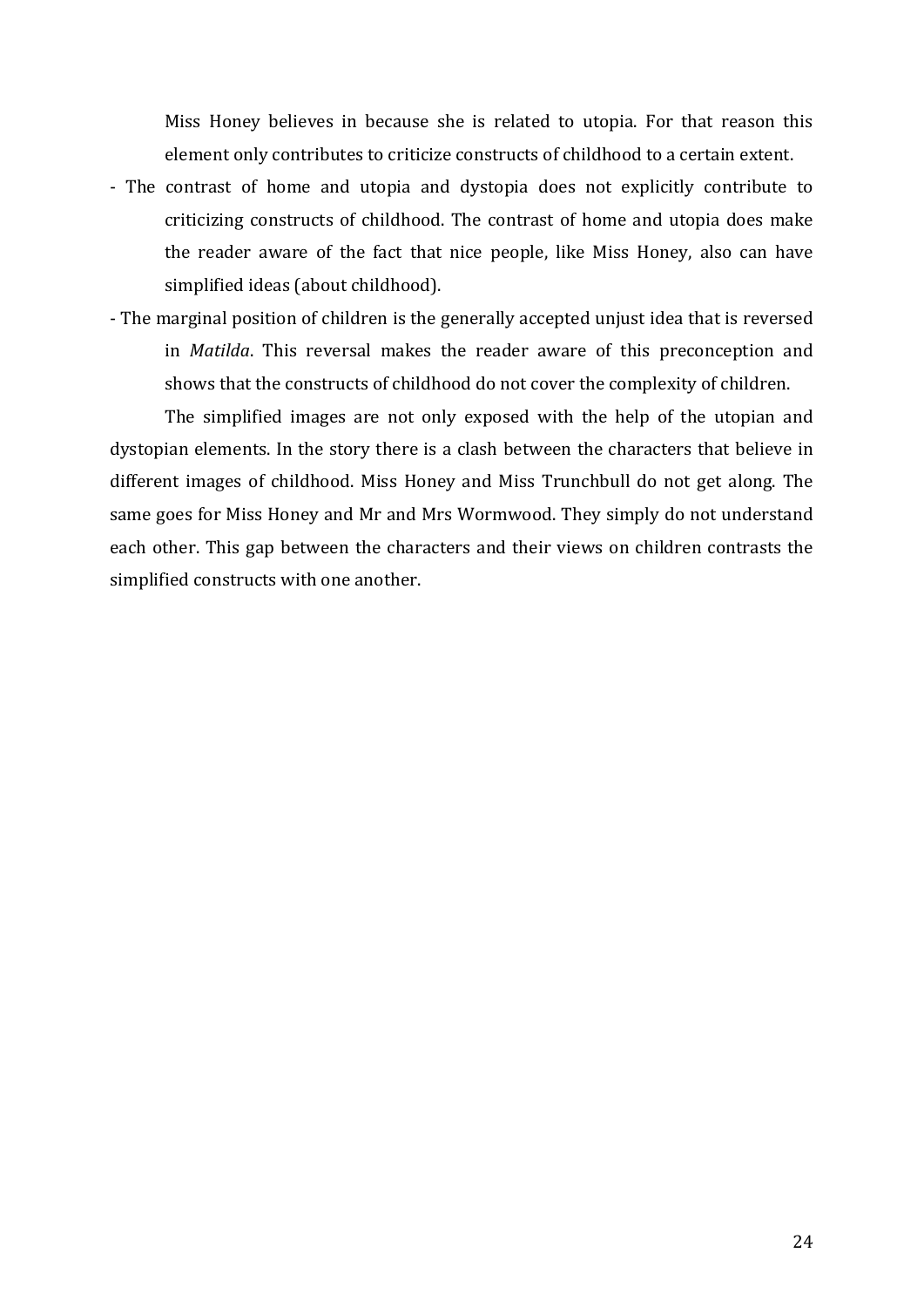## **5. Comparative Analysis**

*Matilda* and *Charlie* are two very different stories. In *Charlie* constructs of childhood are criticized by exaggerating the simplification of (the nasty) children. In *Matilda* simplified constructs are criticized by on the one hand exaggerating the adult characters that have these visions of children and on the other hand showing that the child characters are more complicated than these visions. Roald Dahl makes his child characters heroes, but this does not mean that they can be understood as nothing more than post-Romantic constructs. Charlie becomes the hero in the story by just being himself and doing nothing special: he is an ordinary boy. Matilda on the other hand is an extraordinary child, but she is so different that she can hardly be interpreted as acting according to a certain construct: she is much more complex.

In both stories, more or less, the same utopian elements are present. These elements contribute differently to the critiquing of simplified constructs. In *Matilda* utopia and dystopia are also the result of expressions of values of certain characters. The narrator is interpreted as a utopian element in the sense that he accompanies the main protagonist and the reader to utopia or dystopia: he is part of the narrative structure. In both books he introduces and explains the story world and the secluded place to the reader. In *Matilda* he shows the reader how complex the child characters are, which contributes to showing the simplified ideas the adult characters have of children are incorrect. The narrator in *Charlie* does not explicitly contribute to exposing or criticizing constructs of childhood.

The most important utopian element is the secluded place. In both *Matilda* and *Charlie* the utopia or dystopia serves as a backdrop for the stereotyped characters to come to fully exaggerated expression, which makes them more recognizable for the reader. In the Chocolate Factory the constructs of childhood are also criticized because the children who are portrayed in a simplified way are punished.

The contrast of home and utopia in *Charlie* contributes to the critiquing of childhood concepts in much the same way as the secluded place does. By presenting the Chocolate Factory as a place where justice prevails, unlike the home world of the characters, the nasty simplified characters are punished, which criticizes them and at the same time simplified constructs of childhood in general. In *Matilda* this utopian element does not explicitly criticize simplified visions of childhood.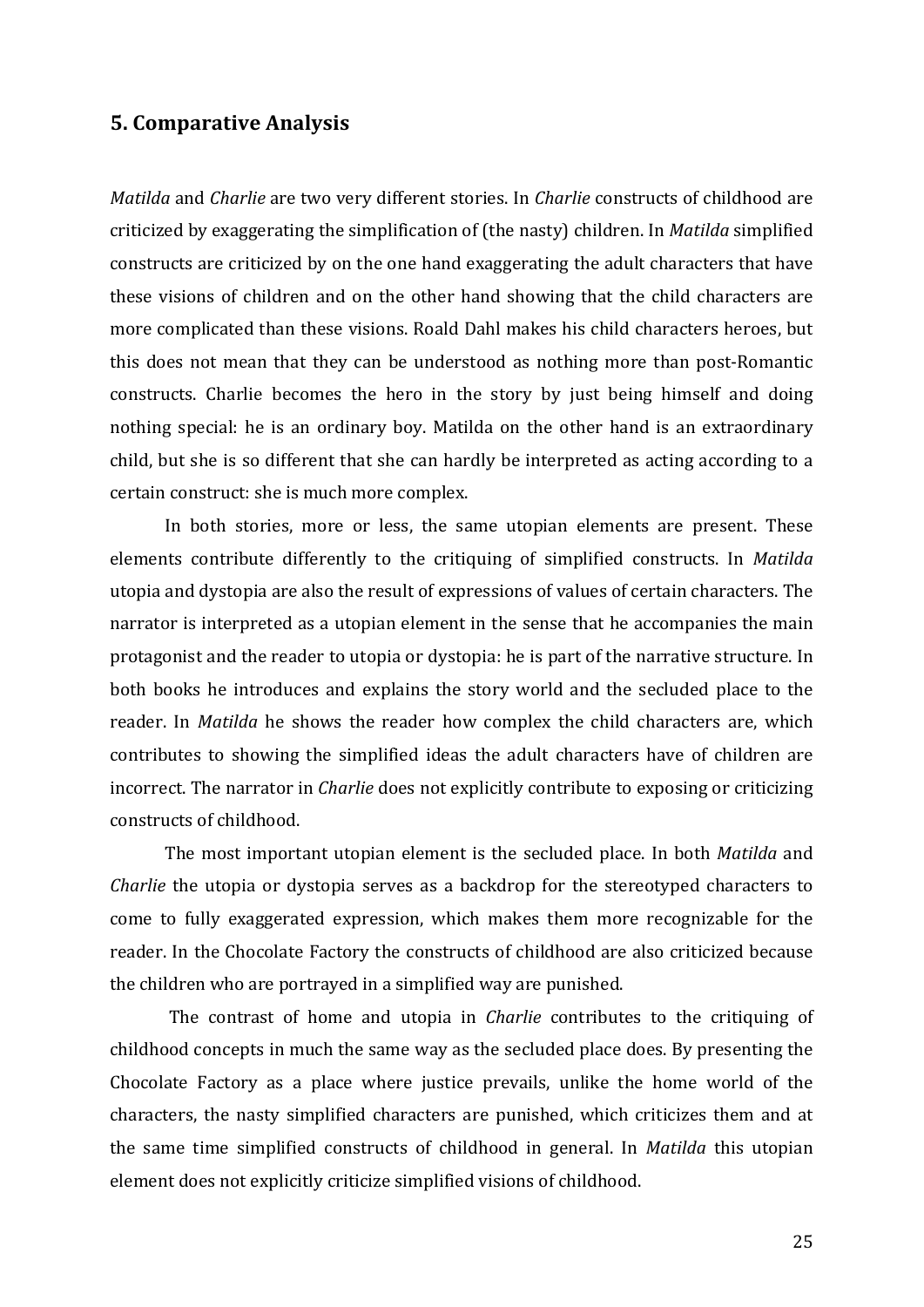The reversal of the marginal position of children reveals this position children have in real life. This marginalisation can be seen as a part of constructs of childhood. In *Matilda* this reversal shows children are more complex and capable than the simplified ideas make one believe. In *Charlie* this element does not explicitly criticize constructs of childhood.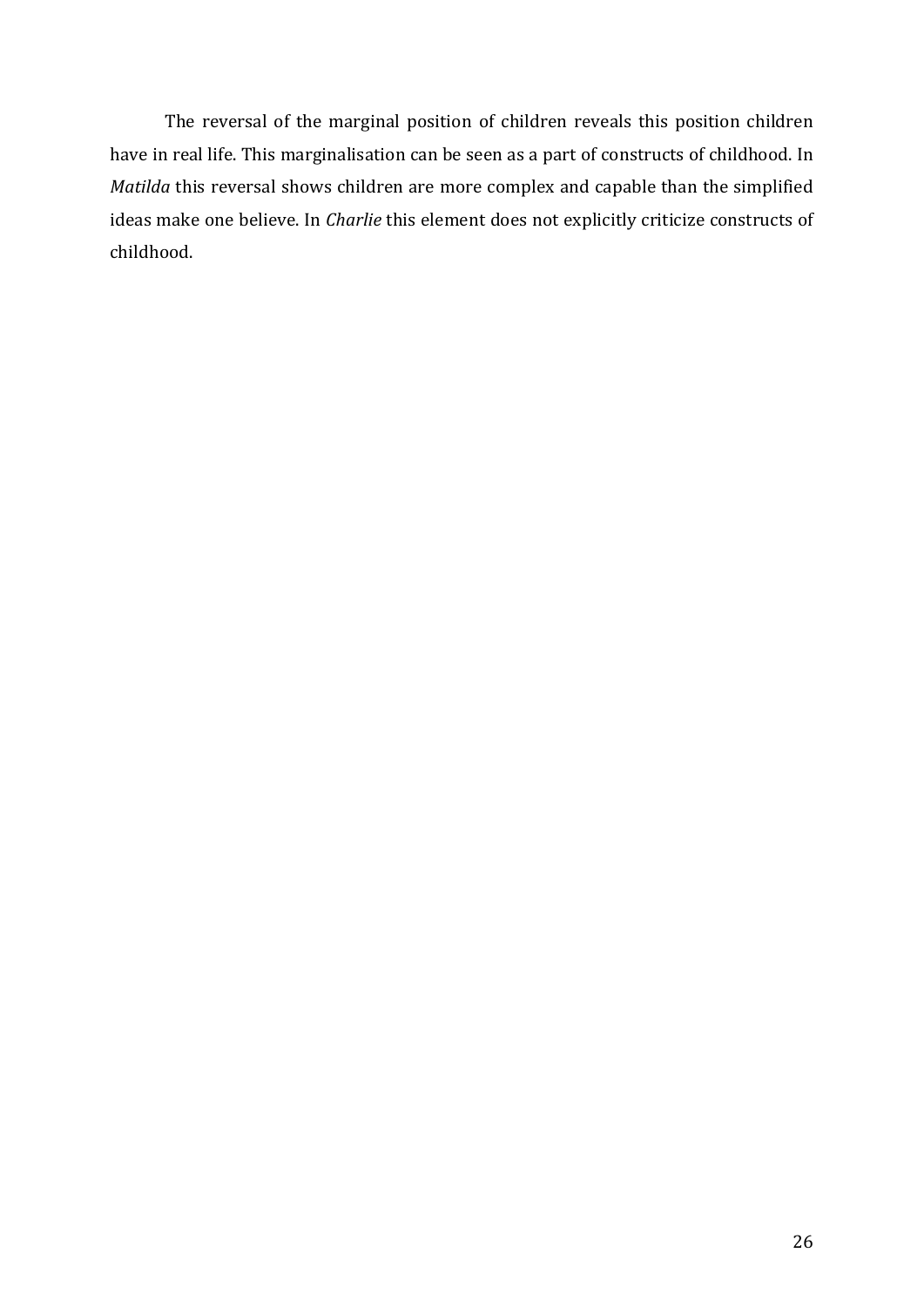## **6.(Conclusion**

In *Charlie*, the image of children critiques the simplified construct of childhood through ridiculous exaggerations. In *Matilda* the adult characters who have simplified visions of childhood are exaggerated in the extreme and the children do not act like the images the adult characters have of them: they are much more complex.

The research question, how do utopian and dystopian elements contribute to the critique of simplified constructs of childhood in *Charlie* and *Matilda*, has yielded two answers: on the one hand the utopian and dystopian elements make the reader aware of the existence of simplified constructs of childhood and their inaccuracy: they serve as a backdrop or stage that make the simplified constructs stand out clearly. On the other hand the utopian and dystopian elements explicitly critique constructs of childhood by punishing the children who represent them *(Charlie)* and connecting the simplified image with dystopia (*Matilda*).

#### 6.1 Further Research

This discourse on utopian and dystopian elements, images of children, and critique of simplified constructs of childhood is one possible interpretation of *Charlie* and *Matilda*. This subject could be researched further. Other subjects surfacing during this research are: what do children perceive as a utopia or dystopia? How do the preconceptions of the author function in children's literature? One must not forget that, although the main protagonist is a child in many children's books, it is an adult who creates these childcharacters.

## 6.2%Reflection%

In researching utopian and dystopian elements in children's books it has become clear that these elements can be used to expose the simplified, inaccurate constructs of childhood present in children's literature. Because utopias are often about showing the reader what is wrong with his or her present society it seems logical to use utopian elements to research something that is wrong or inaccurate in this society: to be specific, the simplified constructs of childhood. This research should function as an inspiration for others to research (children's) literature for their use of constructs of childhood. This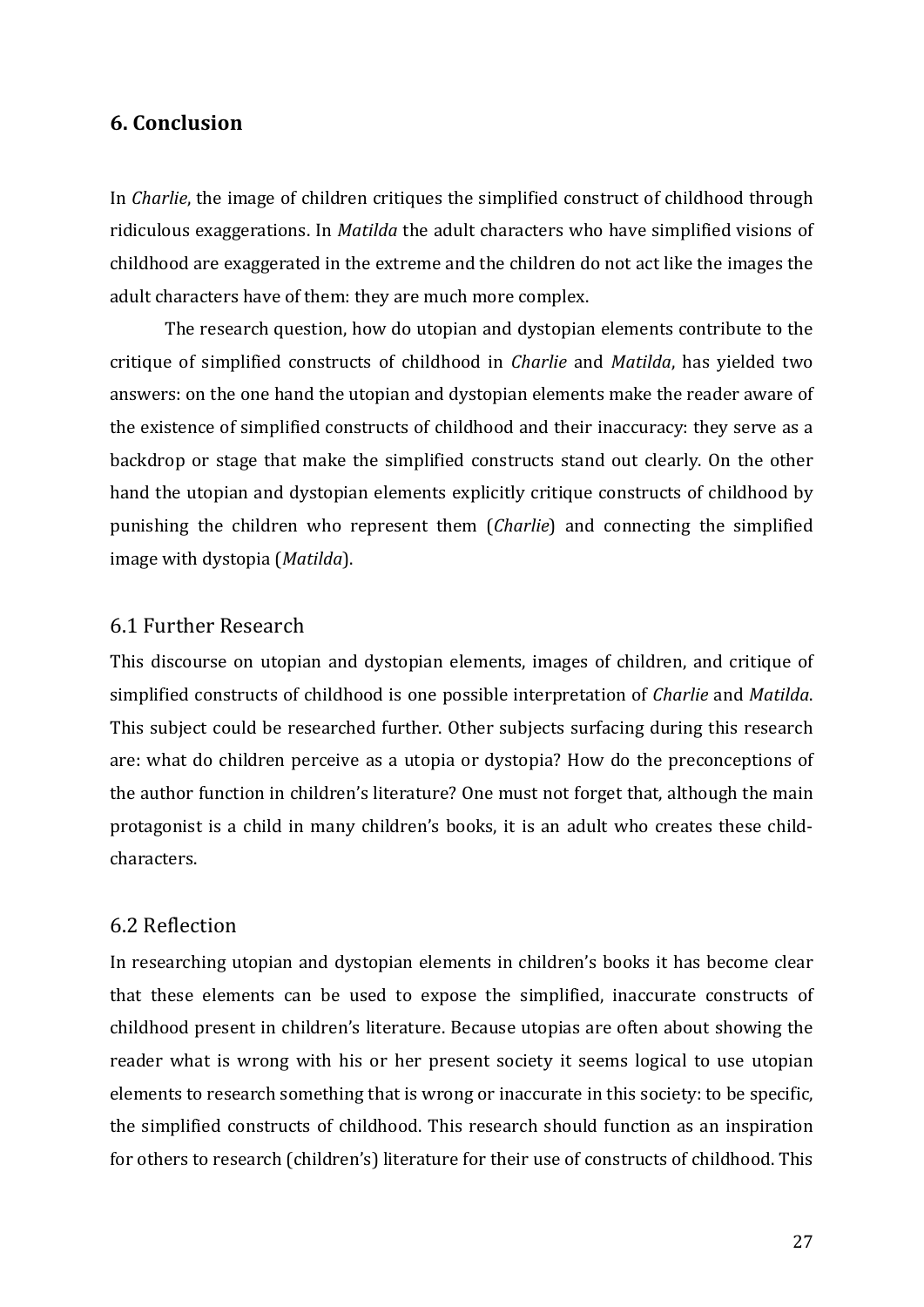subject could also receive attention in secondary schools, for example, for debating. Students need to be made aware of constructed viewpoints of children and age groups in general. People are often not aware of the preconceptions they have of others, and how inaccurate these assumptions are.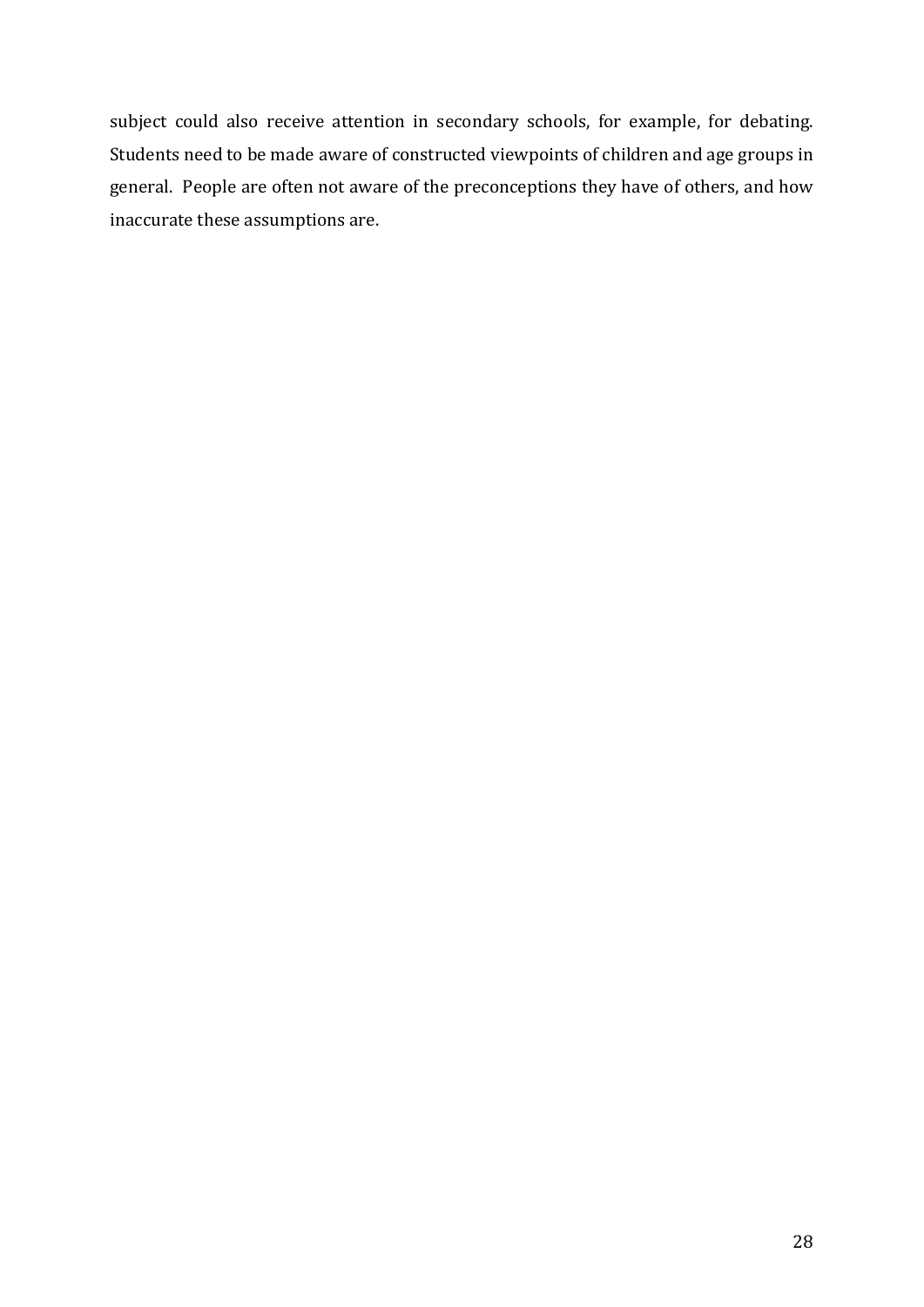## **Works Cited**

- Bradford, C. et al. *New World Orders in Contemporary Children's Literature, Utopian* **Transformations. London: Palgrave Macmillan 2011. Print.**
- Dahl, Roald. *Charlie and the Chocolate Factory*, Harmondsworth: Penguin Books, 1982. Print.
- ---. Matilda, London: Penguin Books, 1989. Print.

Frye, N, "Varieties of Literary Utopias." *Deadalus* 94.2 (1965): 323-347. Print.

- Hansson, J. *The War of Ages: A Deconstruction of the Adult-Child Dichotomy in Roald Dahl's Matilda, student thesis Halmstad University, School of Teacher Education* (LUT), 2012. Web. 24 March. 2014. <http://urn.kb.se/resolve?urn=urn:nbn:se:hh:diva]19192>.
- Heywood, C. A History of Childhood: Children and Childhood in the West from Medieval to modern times. Cambridge: John Wiley & Sons, 2013. Print.
- Hintz, C. and E. Ostry. *Utopian and Dystopian Writing for Children and Young Adults.* London: Routledge, 2002. Print.
- Mendoza, J., "Examining Multicultural Picture Books for the Early Childhood Classroom: Possibilities and Pitfalls." *Early childhood research and practice* 3.2 (2001): 2-32. Print.
- Merrick, A., "The Nightwatchmen' and 'Charlie and the Chocolate Factory' as books to be read to children." *Children's literature in education* 6 (1975): 21-30. Print.
- Nikolajeva, M., *From Mythic to Linear: Time in Children's Literature*. Lanham: Rowman & Littlefield, 2000. Print.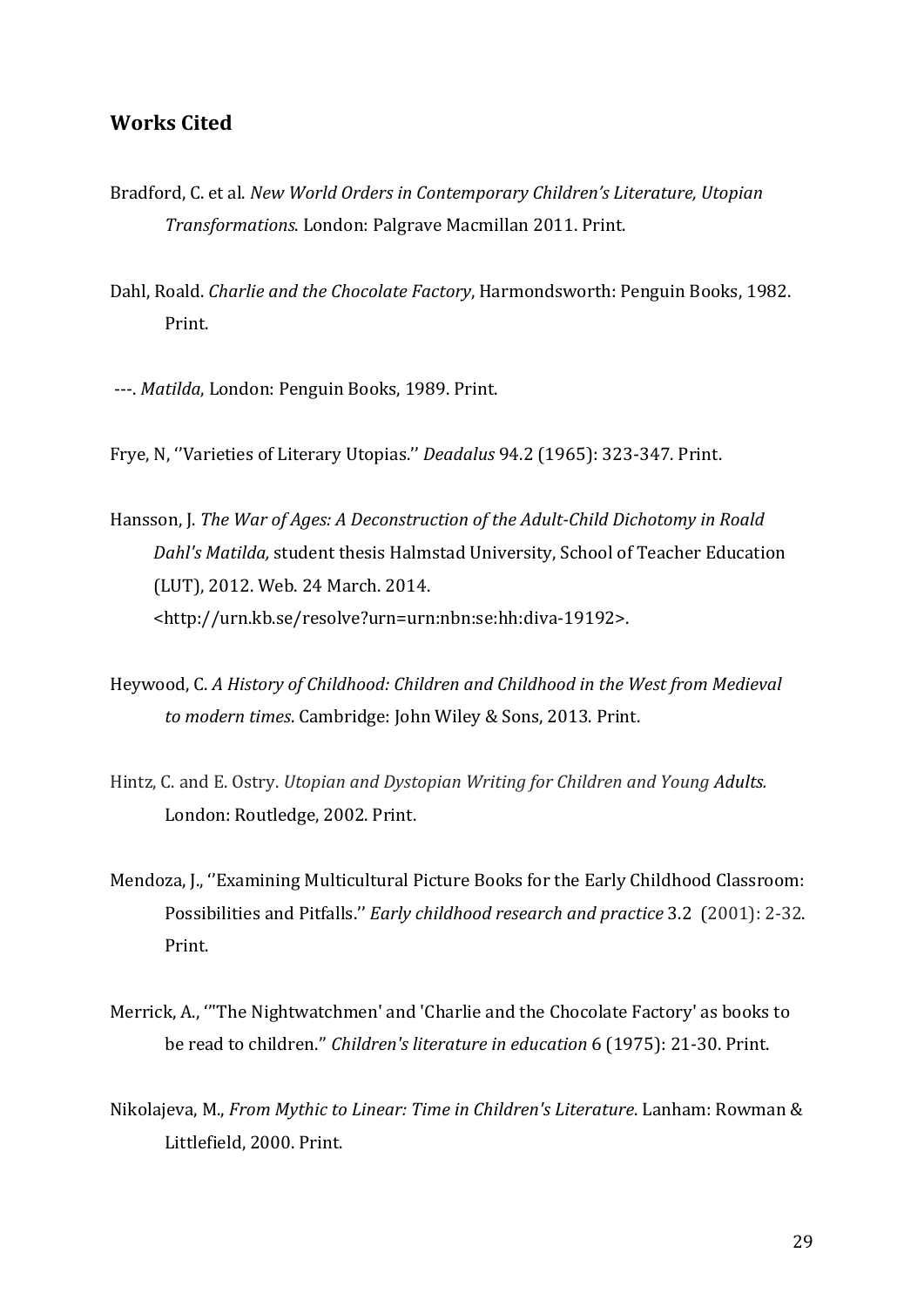- Petzold, D. "Wish-fulfilment and Subversion: Roald Dahl's Dickensian Fantasy Matilda." *Children's Literature in Education 23.4 (1992): 185-193. Print.*
- Vierira, F., 'The Concept of Utopia." *The Cambridge Companion to Utopian Literature.* Red. G. Claeys. Cambridge: Cambridge University Press, 2011. 3-27. Print.
- Walt, T. Van der. *Change and Renewal in Children't Literature*. Westport: Greenwood Publishing Group, 2004. Print.

Illustrations:

Blake, Q. Quentin Blake, 2013. Web. 4 April. 2014. <http://www.quentinblake.com/>.

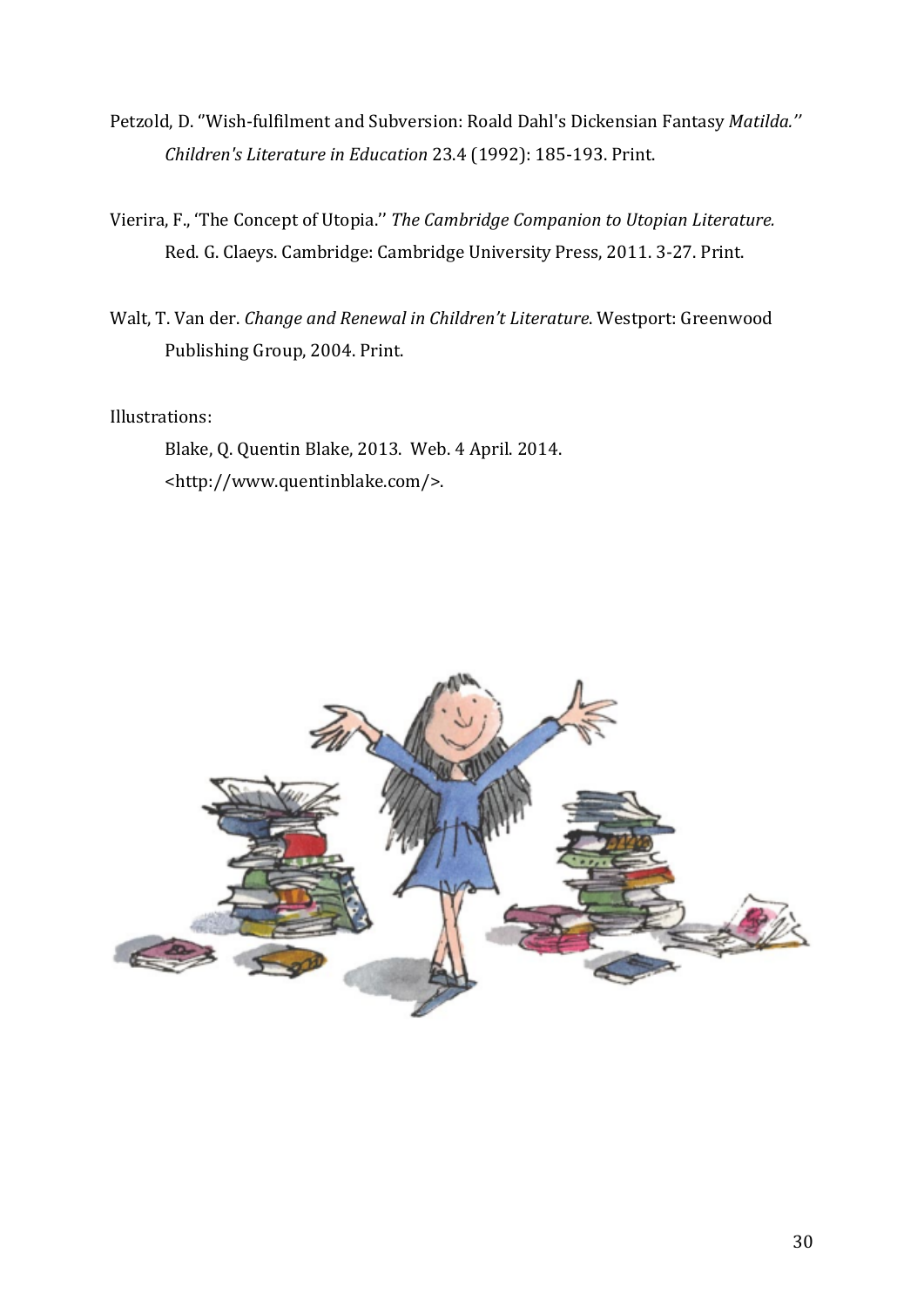## **Appendix(**

## 1. Summary of *Charlie and The Chocolate Factory*

Charlie Bucket is a little boy who lives with his parents and four grandparents in a small house. They are so poor they don't have enough to eat. The biggest Chocolate Factory in the world is situated in their town. Grandpa Joe tells Charlie stories about the Factory and the amazing chocolatier Willy Wonka. The Chocolate Factory is a mysterious place: no workers are ever seen going in or coming out of that place.

One day Charlie hears Willy Wonka has hidden five Golden Tickets in five ordinary Wonkabars. The five children who find the Tickets are invited to the Factory for a whole day. The first four children are extremely unkind and spoiled. Charlie finds the last Golden Ticket. On the big day the children may bring their parents to accompany them. Grandpa Joe goes with Charlie.

The Factory and Willy Wonka are extraordinary. During the tour, one by one, each child misbehaves, is punished and led out of the Factory, except Charlie. When Charlie is the only one left, Wonka congratulates him and names him his heir. The entire Bucket family will live inside the Factory; they will never be hungry again. When Willy Wonka can no longer run the Factory, little Charlie will take over.

#### 2.%Summary%of%*Matilda*

Matilda Wormwood is an extraordinary child. She can already read when she is 3 years old and visits the library every day because her parents leave her alone all day with nothing to do. Mr and Mrs Wormwood do not even notice what a gifted child Matilda is and they mistreat and neglect her. Matilda comes up with a way of survival. Whenever one of her parents mistreats her she punishes them. This way Mr Wormwood's hat is glued to his head and his hair is turned platinum blonde.

Matilda starts school later than the other children because her parents forgot to make the proper arrangements in time. She is enrolled in Crunchem Hall Primary School where the Headmistress, Miss Trunchbull, is a malevolent monster who hates little children. Matilda's teacher on the other hand, Miss Honey, is very kind. Matilda is allowed to work on advanced material when the other children in the first form learn to spell.